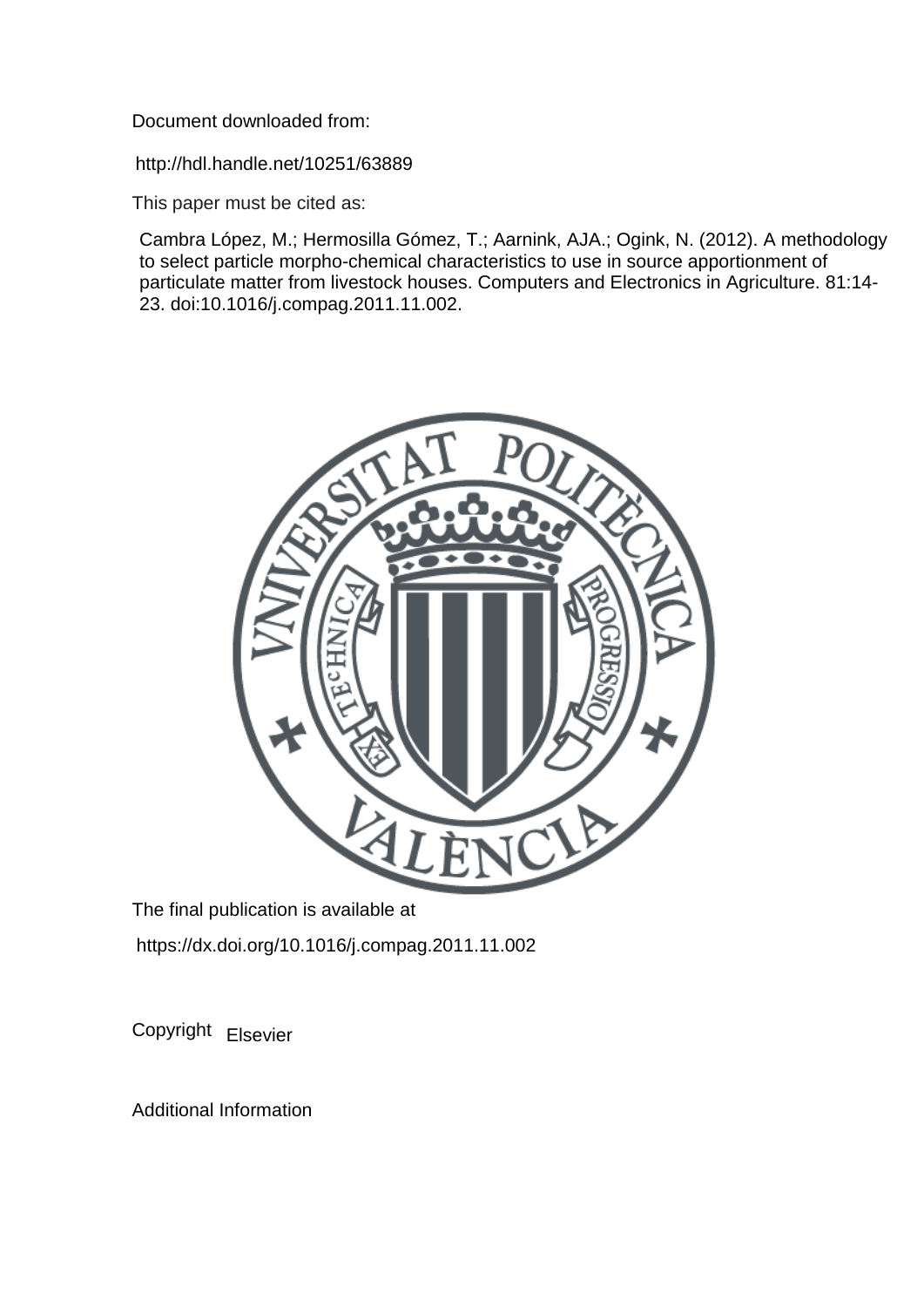### **A methodology to select particle morpho-chemical characteristics to use in source**

## **apportionment of particulate matter from livestock houses**

- M. Cambra-López<sup>a</sup>, T. Hermosilla<sup>b</sup>, A. J. A. Aarnink<sup>c</sup>, N. W. M. Ogink<sup>c</sup>
- <sup>a</sup> Institute of Animal Science and Technology, Universitat Politècnica de València. Camino de Vera
- s.n. 46022 Valencia, Spain.
- <sup>6</sup> Geo-Environmental Cartography and Remote Sensing Research Group, Universitat Politècnica de
- València. Camino de Vera s.n. 46022 Valencia, Spain.
- <sup>c</sup>Wageningen UR Livestock Research. P.O. Box 65, 8200 AB Lelystad, the Netherlands.
- Corresponding author: M. Cambra-López, [macamlo@upvnet.upv.es.](mailto:macamlo@upvnet.upv.es) Institute of Animal Science
- and Technology, Universitat Politècnica de València. Camino de Vera s.n. 46022 Valencia, Spain.
- Tel. +34 96 387 98 85. Fax. +34 96 387 74 39.

 **Abstract.** Intensive poultry and pig houses are major point sources of particulate matter (PM). The knowledge on the contribution of individual sources to PM in different fractions is essential to improve PM reduction from livestock houses. We developed a methodology to investigate which input data (particle chemical, morphological or combined characteristics) were best to distinguish amongst specific sources of airborne PM in livestock houses. We used a validation procedure with classification rules based on decision trees and analyzed misclassification errors. The PM from two livestock species (poultry and pigs), and in two different fractions (fine and coarse) was studied. Results showed the selection of the best input data varied with the sources, which depend on livestock species. Using only particle chemical characteristics resulted in higher overall classification accuracies (62 to 68%) than using only morphological characteristics (40 to 64%) in 23 poultry and pigs. Particle morphological characteristics can add value when sources show distinctive and well defined morphologies or differ in size. Using combined chemical and morphological resulted in the highest overall classification accuracies (average of 69% of particles correctly assigned to their source) and lowest misclassification errors. This study provides a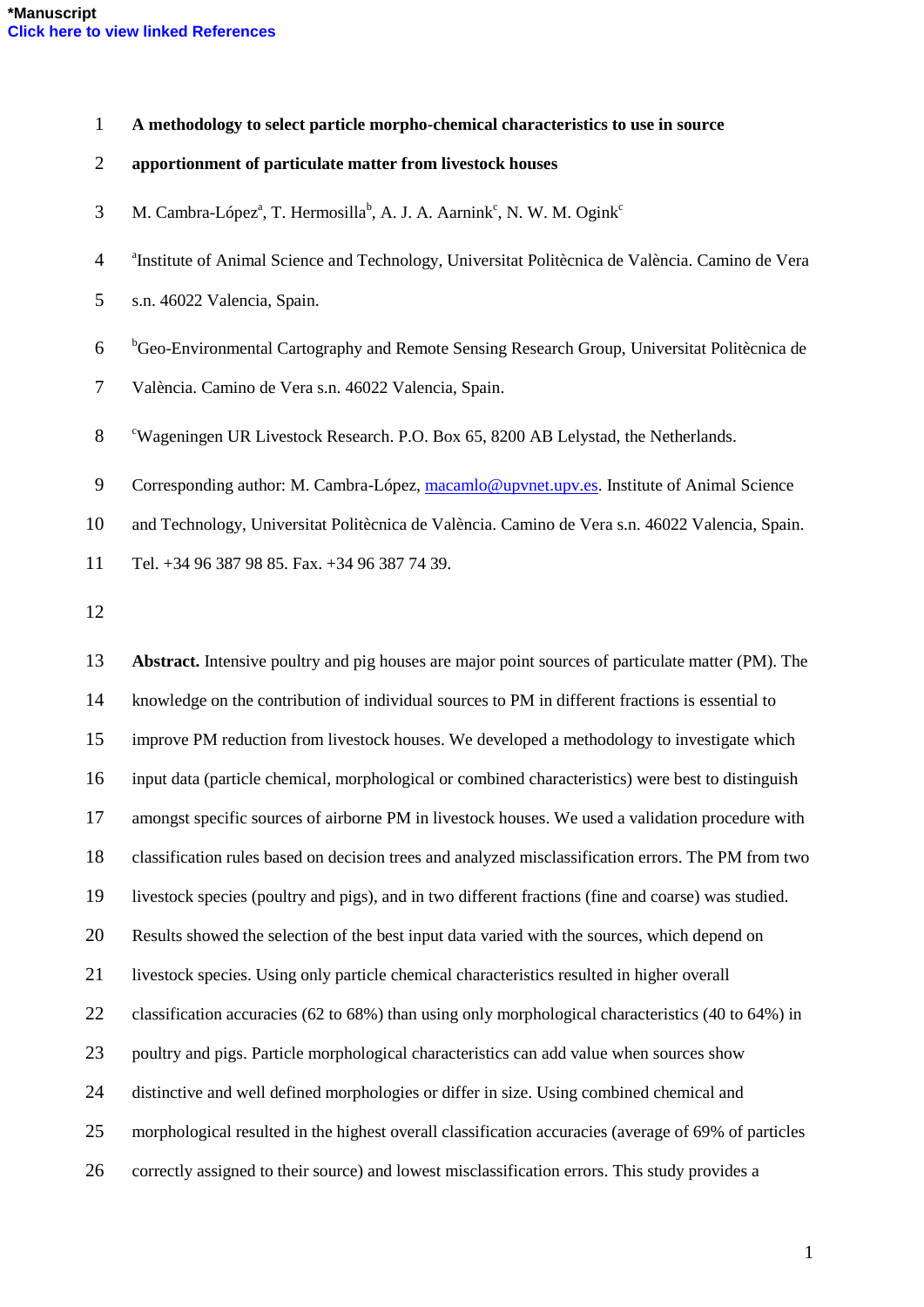methodological approach to assess input data and identifies the most effective characteristics to apportion PM in livestock houses. These data are promising to determine the contribution of different sources to PM in livestock houses and give insight in under and overestimation errors in the source apportionment.

**Keywords:** Animal housing, Atmospheric pollution, Dust, Expert systems, Image analysis.

## **1. Introduction**

Livestock production systems are major point sources of particulate matter (PM). In certain

European regions such as in the Netherlands, Flanders, North Italy, or North-East Spain where

background PM concentrations due to other sources (traffic and industrial activities) are already

high, PM emitted from livestock houses can cause exceedance of the limits established by the

European air quality regulations (Directive 1999/30/EC and Directive 2008/50/EC).

To protect the environment and to ensure health and welfare of humans and animals in and around

livestock houses, the concentrations and emissions of PM within such buildings must be reduced.

One of the main challenges to reduce PM in livestock houses is to identify which sources to tackle.

Sources of PM in livestock houses can be very variable, including: manure, feed, feathers, skin,

bedding material, and micro-organisms (germs, fungi, viruses, bacteria, toxins and allergens)

(Donham et al*.*, 1986; Heber et al*.*, 1988; Feddes et al*.*, 1992; Qi et al*.*, 1992; Cambra-López et al.,

2011a). The knowledge on the contribution of each individual source to airborne PM (source

apportionment) in different fractions would be useful to improve PM reduction in this field.

Additionally, information on size, morphology and chemical composition of individual particles

offers the potential to specifically identify and quantify PM sources (Casuccio et al*.*, 2004). Single-

particle analysis with scanning electron microscopy (SEM) can provide chemical and

morphological descriptive characteristics from hundreds of individual particles which can be

further used to classify particles into distinct classes which resemble sources (Kim and Hopke,

1988; Willis et al., 2002; Coz et al., 2010). To do this, each source must have distinctive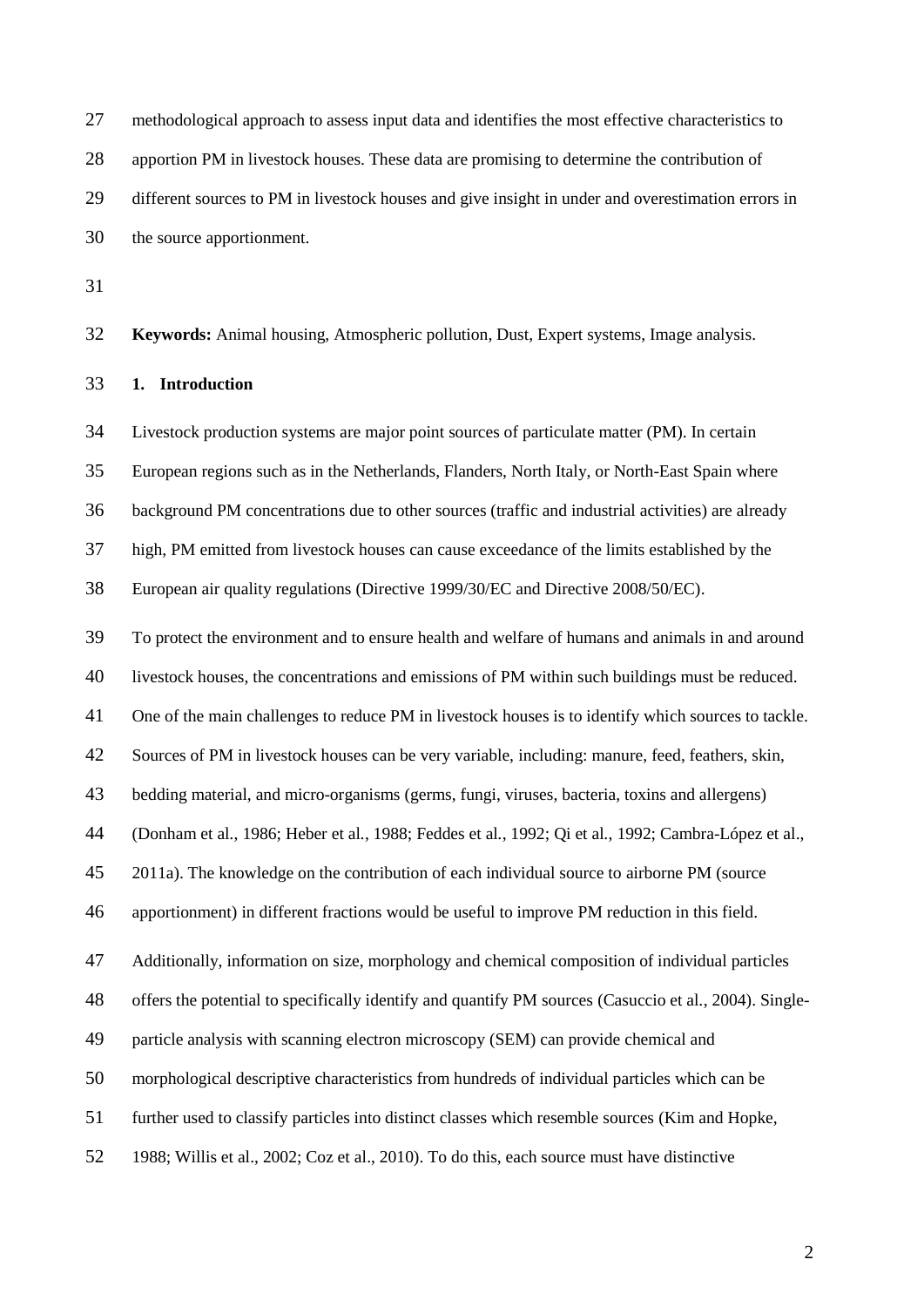morphological and/or chemical features, which can be used to discriminate amongst them. When this is not the case or very specific sources need to be apportioned and distinguished, detailed morpho-chemical source profiles are necessary. Acquiring a detailed morpho-chemical source profile, however, is both expensive and time-consuming. Therefore, adequate methods which can select the best variables to discriminate amongst sources are required to improve the selection of particle characteristics to use in source apportionment of PM.

 In livestock husbandry, as PM is mainly composed of primary particles of biological origin, most particles have a similar element composition, rich in nitrogen, sodium, magnesium, aluminium, silicon, chlorine, potassium, and calcium (Cambra-López et al., 2011b). However, Cambra-López et al. (2011b) reported that, although similar elements could be present in all sources, their relative element concentrations vary amongst sources and this can be used to discriminate amongst them. Furthermore, individual particles from different sources can show unique morphological features. The use of an automated system to extract such features can be useful to identify similarities and differences amongst sources. Consequently, to quantify the contribution of sources of PM in livestock houses, an assessment of input data to differentiate effectively amongst sources, and the selection of the morpho-chemical characteristics to be used in source apportionment of PM is necessary.

The aim of this work was to develop a methodology to investigate which input data (particle

chemical, morphological or combined characteristics) were best to distinguish amongst specific

sources of airborne PM in livestock houses. The PM from two livestock species (poultry and pigs),

and in two different fractions (fine PM2.5 and coarse PM10-2.5) was studied. The convenience of

using each input data was analyzed using a validation procedure with classification rules based on

decision trees. The overall accuracy of the classification, and the underestimation and

overestimation errors were calculated for each source. Its implications for use in source

apportionment studies are discussed. This study provides a methodological approach to assess input

data and identifies the most effective characteristics to apportion PM in livestock houses. With this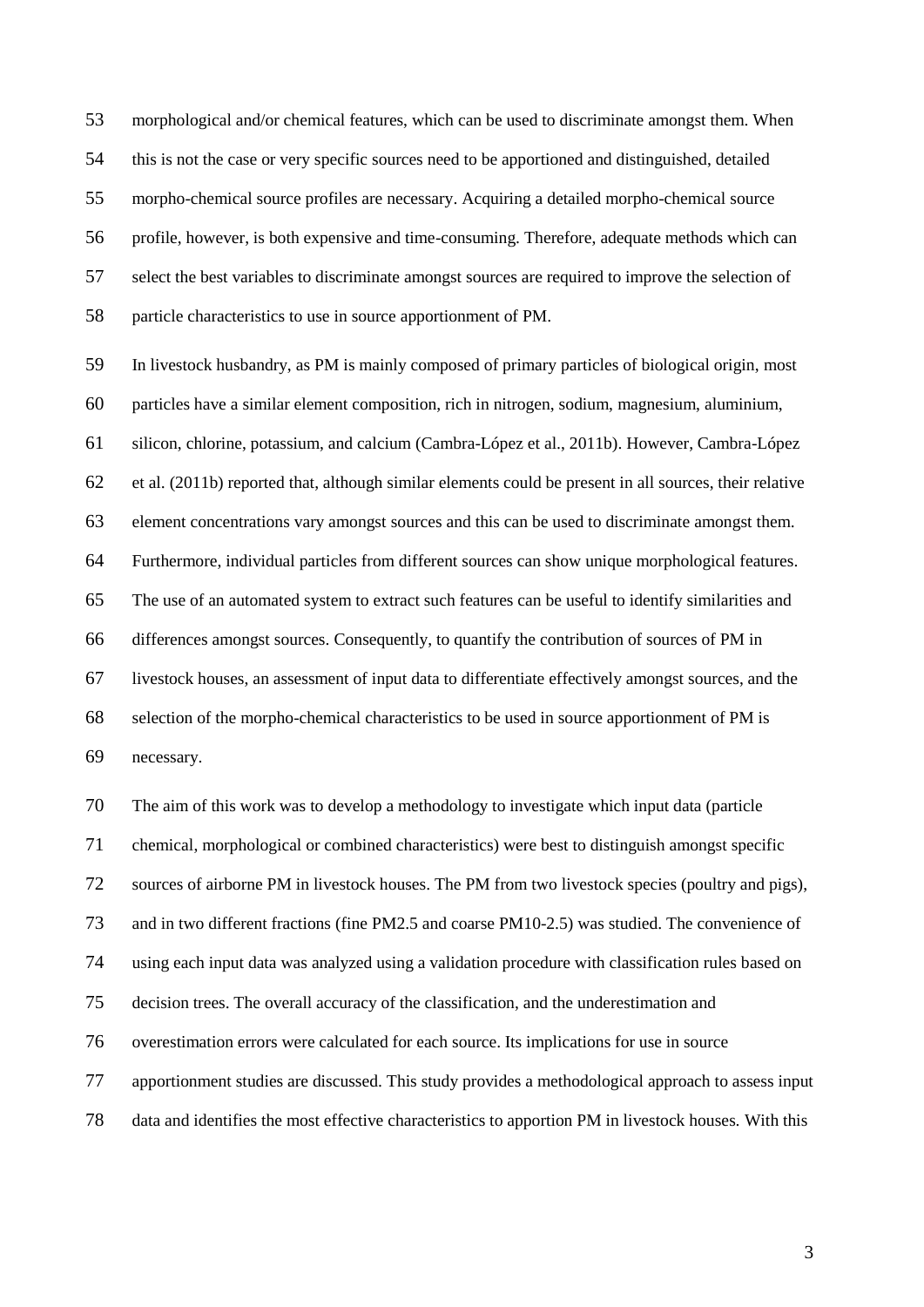information, individual apportionment to specific sources of PM in livestock houses will be

improved, contributing to reduce this pollutant.

# **2. Material and methods**

84 Fine (PM2.5) and coarse (PM10-2.5) PM source samples from poultry and pig houses were used in the assessment. We tested three scenarios to select the best input data to distinguish between specific sources of airborne PM in poultry and pig houses: firstly, classification using only particle chemical characteristics; secondly, classification using only particle morphological characteristics; and thirdly, the combination of both data sets. Figure 1 shows examples of apportioning of particles to certain sources, chemically or

morphologically. Examples: (a) particles from manure (top) and long-thin particle from feathers

(bottom) in poultry showing different elemental composition and morphology; (b) particles

showing very similar elemental composition and morphology but belonging to different sources in

pigs, manure (top) and feed (bottom); (c) particles showing very similar morphologies but different

elemental composition, feathers (top) and wood shavings (bottom); and (d) particles showing very

similar elemental compositions (rich in sodium, Na; and chlorine, Cl) but different morphology

belonging to different sources in pig feed (top) and outside pig houses (bottom).

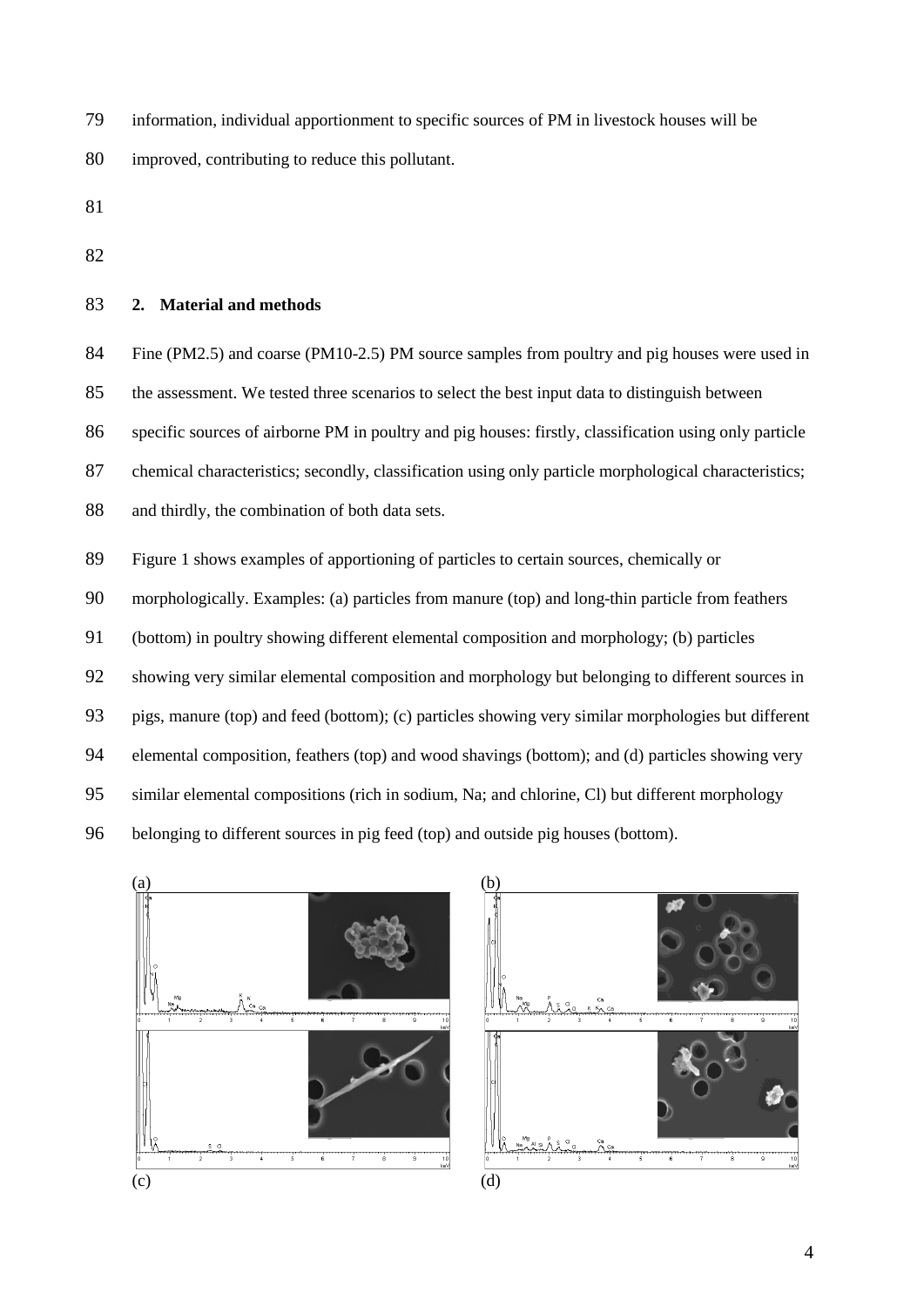

 Figure 1. Examples of scanning electron microscopy photomicrographs of particles and X-ray elemental spectra showing chemical and morphological similarities and differences amongst sources of PM from poultry and pig houses. (a) Particle from poultry manure (top) and one long- thin particle from feathers (bottom); (b) particle from pig manure (top) and from pig feed (bottom); (c) particle from turkey feathers (top) and from wood shavings (bottom); and (d) particle from pig feed (top) and from outside source (bottom). Magnifications from 3000 to 3500x. Note 5 µm diameter filter pores, shown as round dark holes.

 Single particle chemical and morphological characteristics were obtained using scanning electron microscopy (SEM) combined with energy-dispersive X-ray analysis (EDX). Single particle chemical and morphological data were obtained from particles from homogeneous known source samples. These data were used separately to develop a set of rules. The same particle data used to develop the set of rules were then used to test them following a validation procedure. In this procedure, each particle (from a known reference source) was assigned to one of the sources applying the classification rules. The accuracy of the particle source assignment (correct particle classification) was evaluated through error matrices. A scheme showing the procedure used in this study is shown in Figure 2.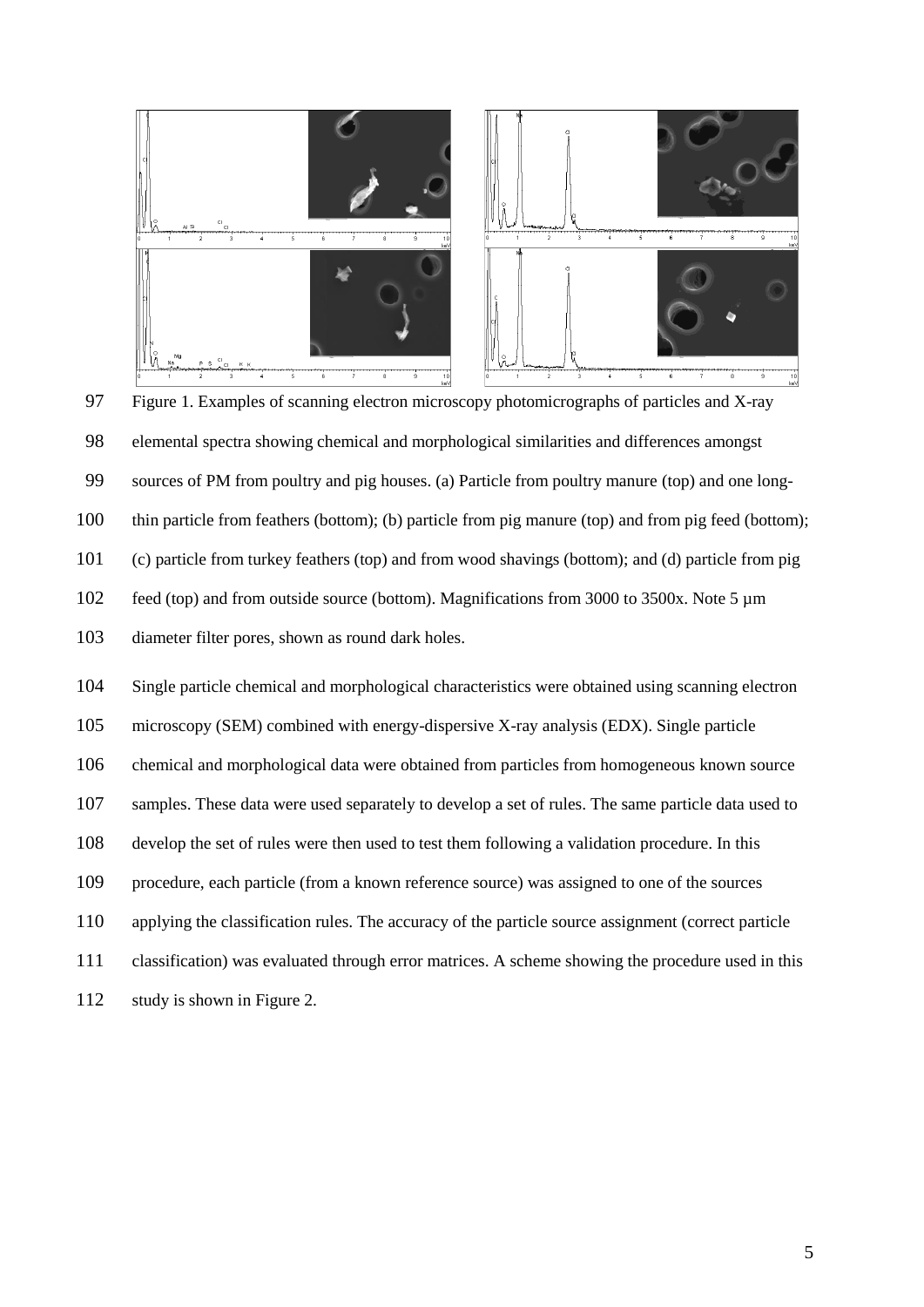

114 Figure 2. Flow diagram with the process used in this study.

### 115 *2.1.Input data: single-particle SEM-EDX analysis*

116 Known source samples, collected at 14 different farm locations for poultry (including broilers,

117 laying hens in floor and aviary system, and turkeys) and pigs (including piglets, growing-finishing

118 pigs, and dry-pregnant sows) were used in the assessment (Table 1). Two farms per housing system

119 were sampled. Source samples were collected from feathers, feed, manure, skin, and wood

120 shavings at each farm location, identified as major sources of PM in the study by Cambra-López et

121 al. (2011a). Composite samples of potential PM sources were collected per source and farm by

122 randomly sampling different locations in the livestock house. Skin samples were collected only

123 from sows because it was impractical to collect such samples from younger animals (piglets and

124 growing-finishing pigs) whose skin was not as loose as a sow's dandruff (Table 1).

125 Each source sample per farm was dried for 12 h at 70°C and then crushed in a ball mill for 1.5 min

126 at 250 rpm. Dried and milled samples were stored at room temperature, and then airborne PM was

127 generated in a laboratory dust generator to collect airborne fine and coarse PM samples from each

- 128 source. The dust generator consisted of a stainless steel cylinder of 20 cm diameter and 30 cm
- 129 height with an airtight lid, which had a mechanical agitation system with rotary blades. A varying
- 130 quantity, from 0.2 g (feathers) to 40 g (feed), of each milled source per farm was introduced in the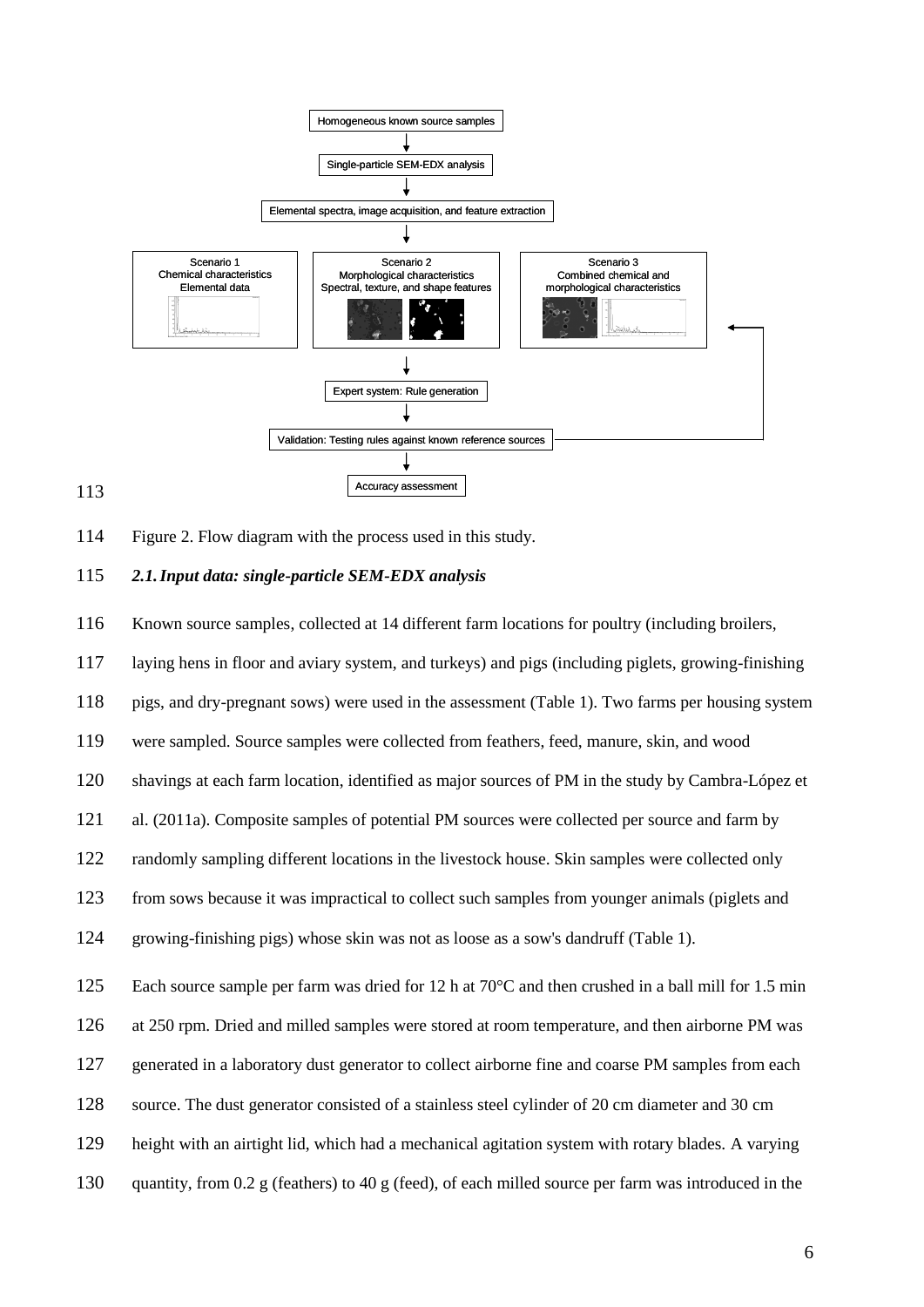dust generator and agitated at 200 rpm. The generated PM was collected using a virtual cascade impactor (RespiCon, Wetzlar, Germany) which was placed inside the generator. This device 133 sampled airborne fine and coarse PM onto separate polycarbonate filters (37 mm dia., 5 µm pore size). It is a two-stage virtual impactor that follows the convention of the European Standard (CEN, 135 1993) with a 50% cutoff at an aerodynamic diameter of 2.5  $\mu$ m (for fine PM) and 10  $\mu$ m (for coarse PM). A portable pump (Genie VSS5, Buck Inc, U.S.) was used to draw air through the 137 impactor from the dust generator, at constant a flow of 3.11 L min<sup>-1</sup>. A detailed description of the dust generation process and setup can be found in Cambra-López et al.(2011b). Sampling time during dust generation varied from 1 min to 7 h, depending on the amount of particles generated, 140 aiming at particle loads of 5 to 20  $\mu$ g particles cm<sup>-2</sup> filter, to avoid particle agglomeration and perform individual particle SEM analysis (Willis et al., 2002). The generation procedure simulated 142 the process by which PM can be generated in the livestock houses. According to Gill et al. (2006), 143 generating, collecting, and measuring PM in a controlled laboratory setting are useful tools to determine emission potential per mass of source, and its physical, morphological, and chemical characteristics. The laboratory dust generation procedure used in our study worked by generating a large cloud of particles and then collecting a small amount of them. Additionally, a representative sample of ambient outdoor fine and coarse PM was collected on each 148 sampling day, at each location at a distance of about 10 to 15 m upwind using a virtual cascade impactor, same as for laboratory generated samples. Sampling time outside varied from 30 to 60 min. [Table 1](#page-7-0) summarizes the origin of the data used in the assessment and the sources used in the analysis.

<span id="page-7-0"></span>152 Table 1. Summary of sources types for each livestock species and housing system used in the 153 assessment (n= filter samples same for fine and coarse PM).

| Livestock species Housing system |                      | Source types    | n |
|----------------------------------|----------------------|-----------------|---|
| Poultry                          | Broilers - bedding   | Feed            |   |
|                                  | Turkeys - bedding    | Feathers        | 8 |
|                                  | Laying hens - floor  | Manure          |   |
|                                  | Laying hens - aviary | Wood shavings 4 |   |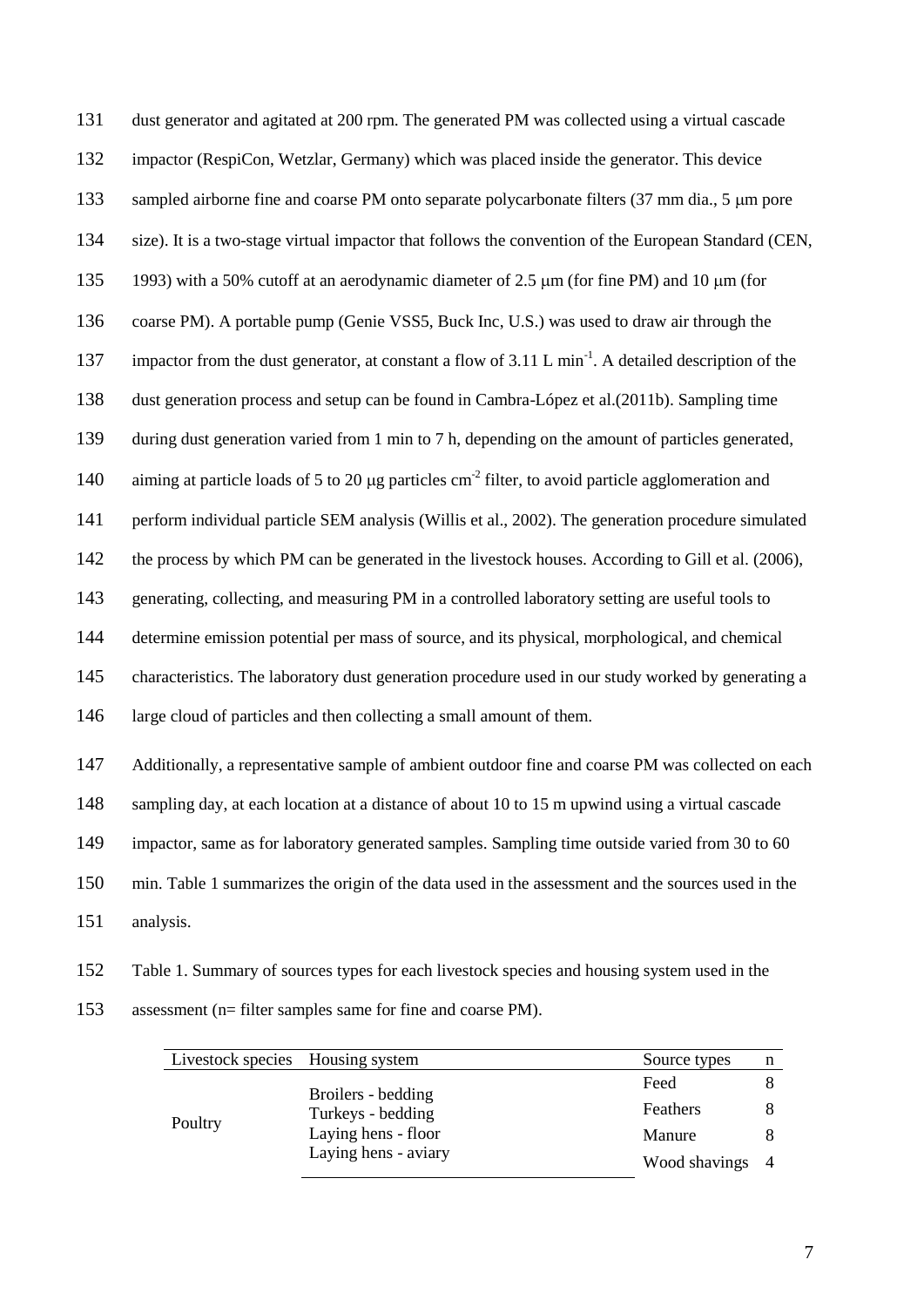|      |                                                                           | Outside |  |
|------|---------------------------------------------------------------------------|---------|--|
| Pigs |                                                                           | Feed    |  |
|      | Piglets-slatted floor<br>Growing-finishing pigs - partially slatted floor | Manure  |  |
|      | Dry and pregnant sows - group housing                                     | Skin    |  |
|      |                                                                           | Outside |  |

 used to obtain single particle-by-particle chemical and morphological data. A small section 156 (approximately 1 cm<sup>2</sup>) of the as-collected polycarbonate filter from fine and coarse fractions was cut and mounted on a 12 mm carbon stub with a double-sided carbon adhesive tape. Samples were then coated with carbon using a vacuum evaporator, to provide electrical conductivity and create a conductive coating for exposure to the SEM electron beam. The SEM-EDX was conducted manually, operated under the same conditions throughout the study: accelerating voltage 10 keV, working distance 15 mm, electron probe current of 3 nA,

High-resolution SEM (JEOL, JSM-5410) combined with EDX (Link Tetra Oxford Analyzer) was

magnifications 1000x for coarse PM, and 1800x for fine PM, and X-ray acquisition time 60 s per

particle. Secondary electron mode was used for particle location, measurement, analysis, and image

acquisition. At least three fields of view (spots) per filter sample were analyzed. On each analyzed

field, both an image (photomicrograph at 1000x or 1800x, saved in tif format 1024x768 resolution)

and single particle X-ray spectra of every particle in that field were obtained and stored. Within

167 each field, the minimum projected area diameter for the coarse particles was set at 1 µm. The

168 minimum projected area diameter for the fine particles was set at 0.1  $\mu$ m (Conner et al., 2001). The

projected area was calculated from the two-dimensional projection of each particle. From the

particle area, the projected area diameter was calculated. These size limits were set to minimize the

amount of data acquired for non-particle features (e.g., filter substrate) at the magnifications used.

All x-ray spectra were processed with INCA software (Oxford Instruments, Abingdon, U.K.),

confirmed manually to correct for element omission or confusion, and checked to eliminate the

contribution of the filter material (carbon and oxygen).

A total of 25 to 50 individual particles per sample were analyzed in each sample. Therefore, a total

of 618 particles were analyzed in sources from poultry houses for PM2.5, and 805 for PM10-2.5

(including feed, feathers, manure, wood shavings, and outside source). A total of 317 particles were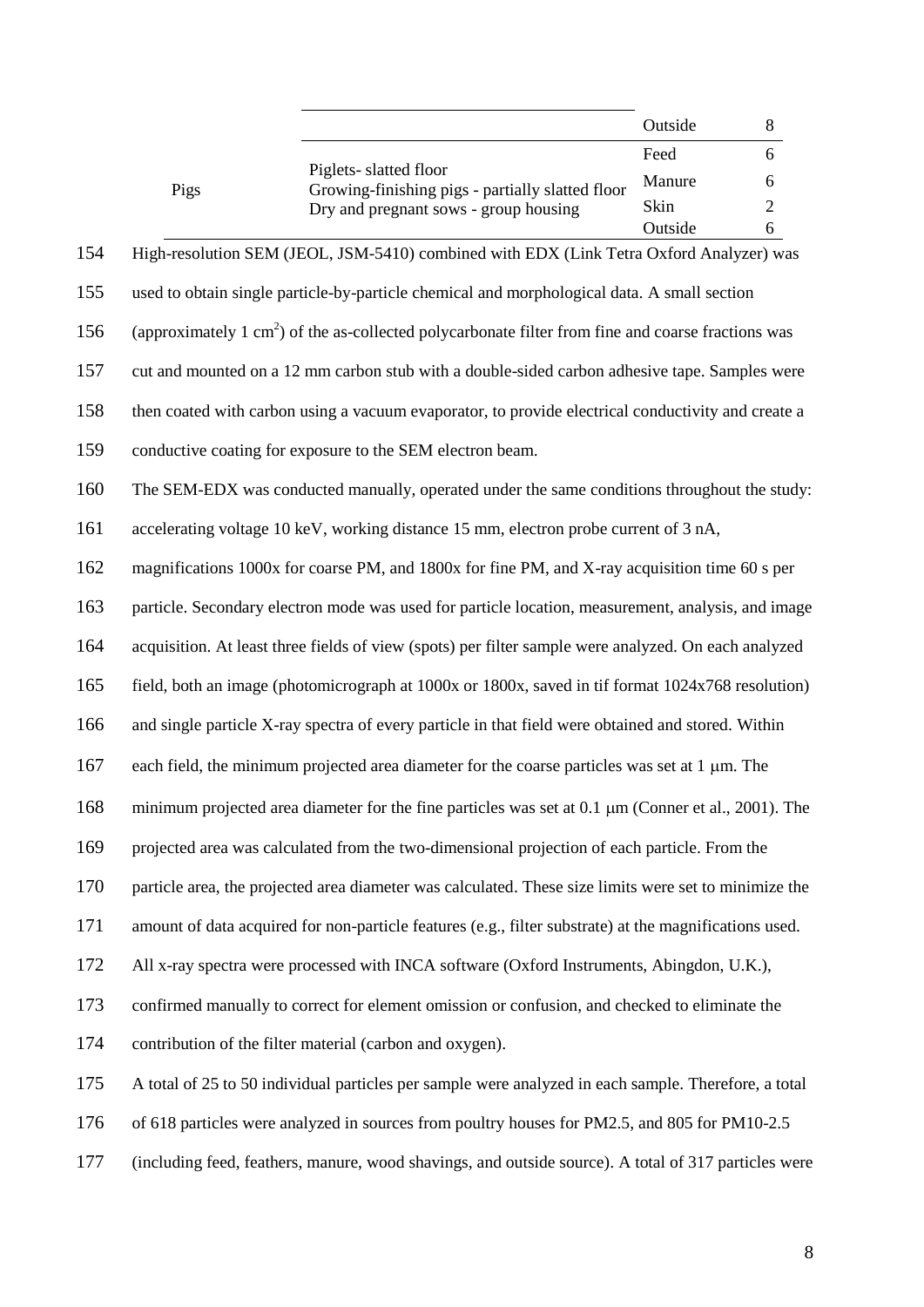- analyzed in sources from pigs for PM2.5, and 337 for PM10-2.5 (including feed, manure, skin, and outside source).
- 2.1.1. Feature extraction
- *Particle chemical characteristics: Elemental data*
- 182 Elements with atomic number  $\geq 6$  (carbon) were obtained from elemental x-ray spectra for each
- particle in each source. All spectra were confirmed and checked manually to correct for the
- contribution of the filter material (carbon and oxygen). Based on chemistry, each particle was
- characterized by 25 elements: nitrogen (N), sodium (Na), magnesium (Mg), aluminium (Al),
- silicon (Si), phosphorus (P), sulphur (S), chlorine (Cl), potassium (K), calcium (Ca), iron (Fe),
- nickel (Ni), copper (Cu), zinc (Zn), silver (Ag), lead (Pb), tin (Sn), chromium (Cr), cobalt (Co),
- barium (Ba), bromide (Br), titanium (Ti), vanadium (V), antimony (Sb), and gold (Au). All
- elements were introduced in the expert system at once, because the decision tree approach can take
- into account correlation between variables, before applying rules.
- *Particle morphological characteristics: Spectral, texture, and shape features*
- The stored images (SEM photomicrographs of each field of view) were analyzed using the Object
- Based Image Analysis (OBIA) approach (Blaschke, 2010) using FETEX 2.0 Software (Ruiz et al.,
- 2011). All images were radiometrically corrected by background values to avoid spectral
- differences due to acquisition conditions and to equalize the background value to compare intensity
- values between images. Individual particles were defined by means of segmentation using
- thresholding. The OBIA software extracted both image and shape based features for each detected
- particle (object): spectral and texture features (image based), and morphological features (shape
- based).
- Spectral features provided information about the spectral response of particles through their grey
- level (intensity) properties. Texture features provided information about the spatial distribution of
- the intensity values in the image, giving information about heterogeneity, contrast, and rugosity of
- particles. These features were uniquely referred to an object, extracted from the group of pixels that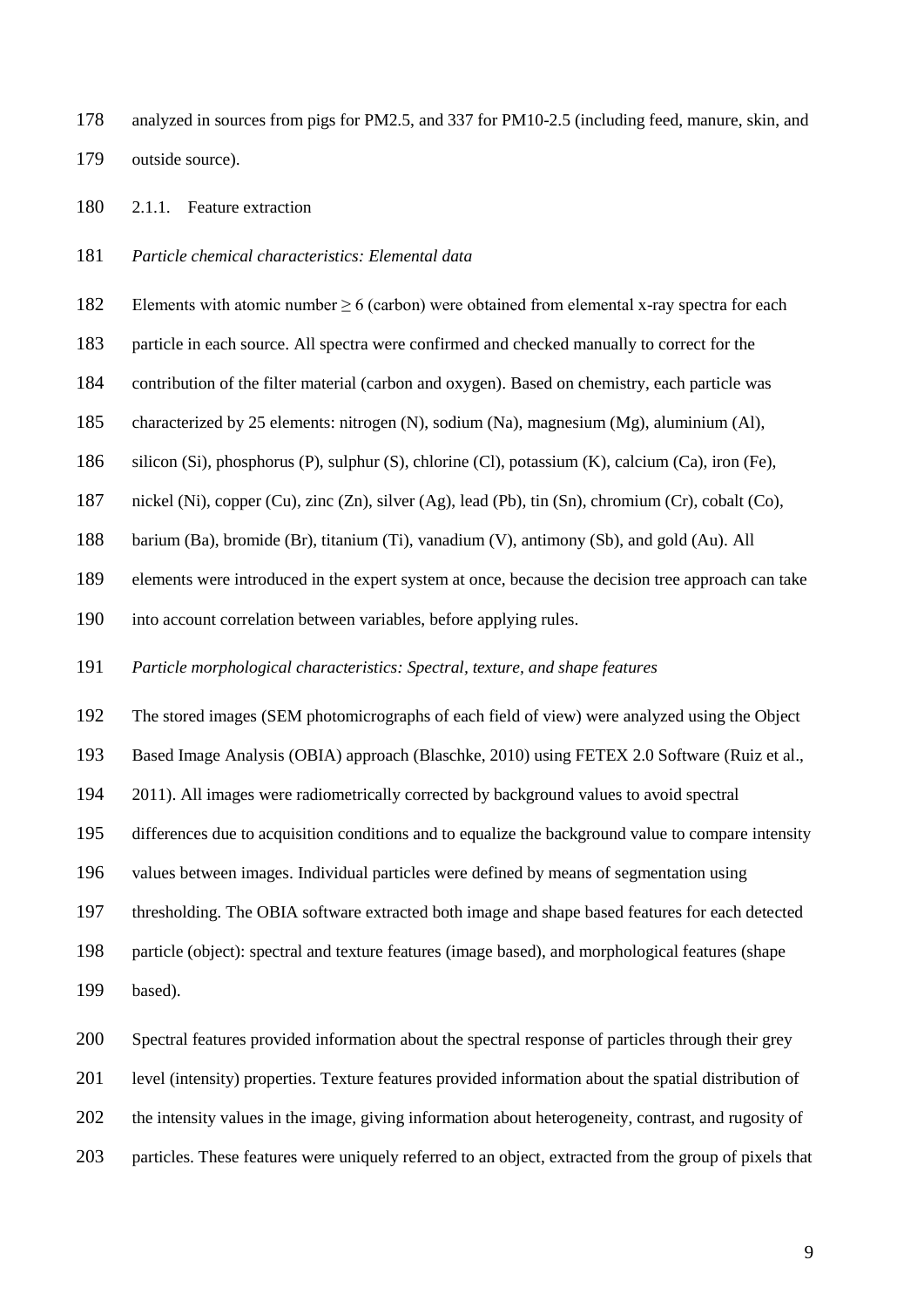constituted a particle (Balaguer et al., 2010). Histogram-based (kurtosis and skewness) features and seven of the most commonly used texture features based on the grey level co-occurrence matrix proposed by Haralick et al. (1973) were extracted: contrast, uniformity, entropy, variance, covariance or product moment, inverse difference moment, and correlation. Entropy was used as a measure of information content, defined as the randomness of intensity distribution. Finally, also as texture features, the mean and the standard deviation of the edgeness factor, representing the density of edges present in the neighborhood of each pixel (Laws, 1985) were extracted. Morphological features provided information about the complexity in the shape of the particles. Particle projected area, perimeter, and ellipse semi-axis values were extracted. Based on ratios between the area and the perimeter of the particles, compactness (C) (equation 1) (Bogaert et al., 2000), shape index (SI) (equation 2), and fractal dimension (FD) (equation 3) (Krummel et al., 1987; McGarigal and Marks, 1995) were calculated. Based on morphological characteristics, each particle was characterized by 23 variables, summarized in [Table 2.](#page-11-0)

$$
C = \frac{4 \times \pi \times Area}{Perimeter^2}
$$
 (1)

$$
SI = \frac{Perimeter}{4 \times \sqrt{Area}}
$$
 (2)

$$
219 \qquad FD = 2 \times \frac{\log \left( \frac{Perimeter}{4} \right)}{\log (Area)} \tag{3}
$$

220 where:

221 *Perimeter* is the length of the outline of a particle surrounding the area.

## 222 *Area* is the surface of the particle.

223 The most meaningful morphological descriptive features were selected before being introduced in

- 224 the expert system to avoid redundancy and obtain an efficient object description. Correlation
- 225 analysis was used to group and interpret the redundancies in the information provided by the
- 226 analyzed morphological variables using SAS Software (2001). Correlation between the complete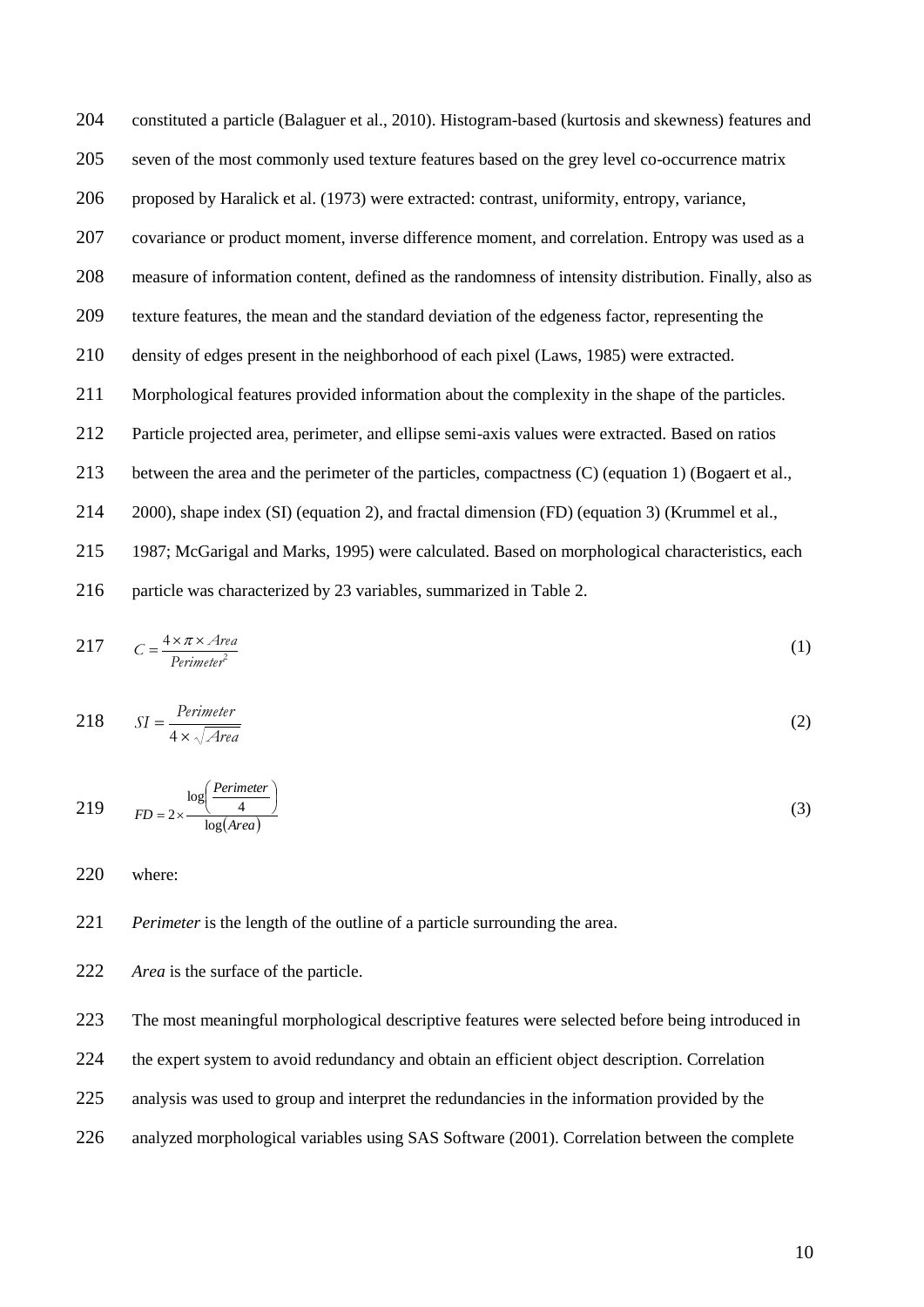- 227 set of variables was computed and analyzed. With this information, non-explanatory variables
- 228 could be removed from the analysis.
- <span id="page-11-0"></span>229 Table 2. List and description of morphological particle characteristics based on spectral, texture
- 230 and shape features.

| Morphological<br>feature | Basis and description                                          | Variables                                                                                                               |
|--------------------------|----------------------------------------------------------------|-------------------------------------------------------------------------------------------------------------------------|
| Spectral                 | Grey level intensity properties<br>of particles                | Mean, standard deviation, minimum,<br>maximum, and range of intensity                                                   |
| Texture                  | Histogram-based characteristics                                | Skewness and kurtosis                                                                                                   |
|                          | Based on the grey level co-<br>occurrence matrix               | Contrast, uniformity, entropy, variance,<br>covariance or product moment, inverse<br>difference moment, and correlation |
|                          | Density of edges present in the<br>neighbourhood of each pixel | Mean and the standard deviation of the<br>edgeness factor                                                               |
| Shape                    | Particle length and size                                       | Area, perimeter, and ellipse semi-axis (axis A<br>and $B)$                                                              |
|                          | Ratios between the area and the<br>perimeter of the particles  | Compactness, shape index, and fractal<br>dimension                                                                      |

### 231 **2.2.Expert system: User-defined classification rules**

232 We used a rule-generator expert system to create classification rules based on decision trees from

233 the single-particle data from homogeneous known source samples. An expert system is software

234 that simulates the judgment and behaviour of a human with expert knowledge and experience in a

235 particular field (Jensen, 2005). For each livestock species (poultry and pigs) and in each scenario,

236 chemical, morphological or combined characteristics were introduced in the system to generate

237 rules.

238 2.2.1. Rule generation based on decision trees

239 The process of building a set of rules in the form of a decision tree worked by dividing data using

240 mutually exclusive conditions until the newly generated subgroups were homogeneous, i.e. all the

241 elements in a subgroup belonged to the same source or a stopping condition was fulfilled. Decision

242 trees used a hierarchical structure to develop the set of rules for each particle belonging to a known

243 reference source, using organized conditions such as greater than, less than, equal to, addition, and

- 244 subtraction to search the variables and conditions for which it could best separate particles from
- 245 one source from the others with the given input data. Decision trees were built using See 5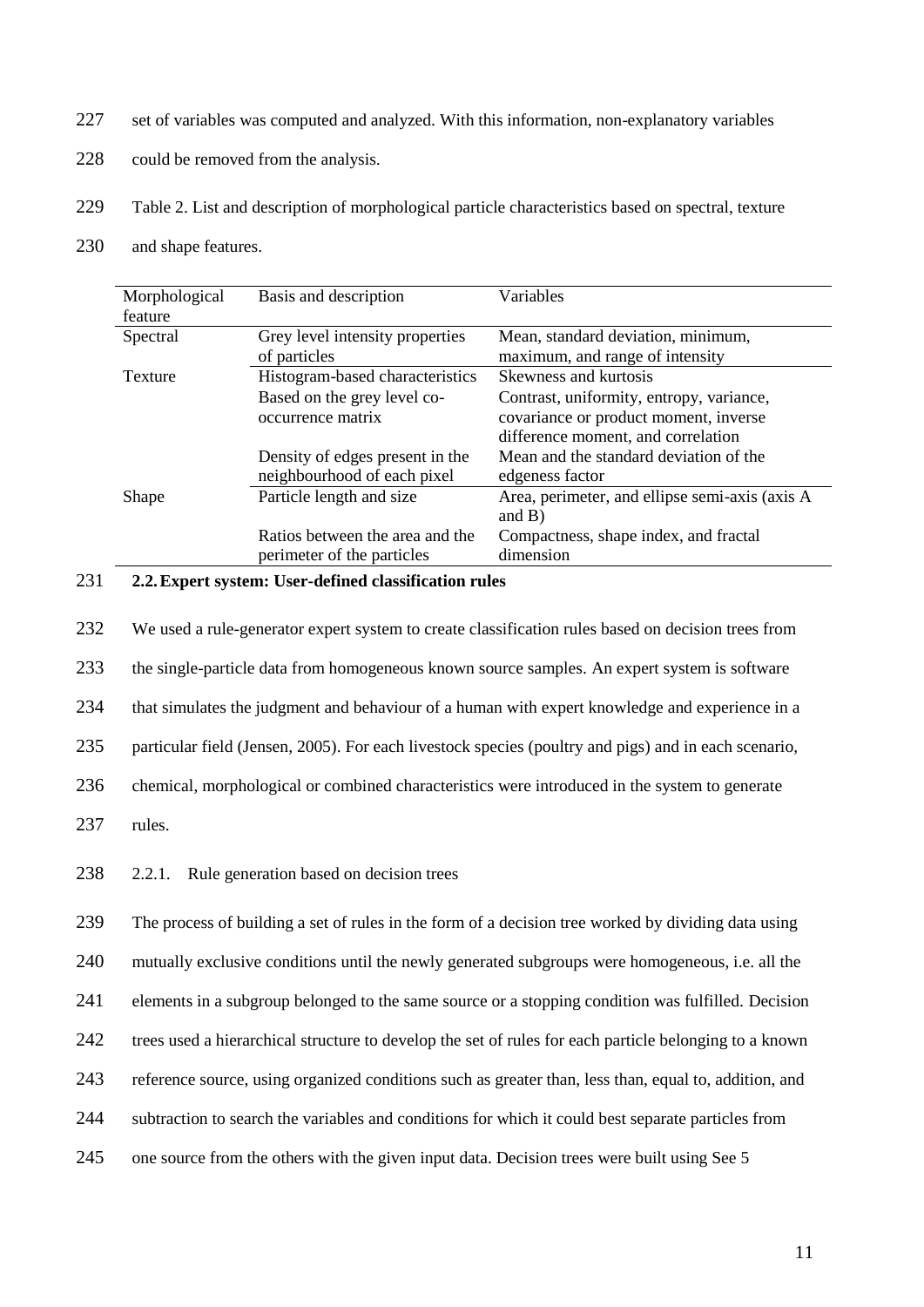Software, using the C5.0 classification algorithm. The C5.0 algorithm manages several data types, such as continuous or discrete, thus it is the most widely used to deduce decision trees for classifying images (Zhang and Liu, 2004). To improve accuracy, the boosting multi-classifier method was used, where the final classification rule results from the weighed average of ten decision trees, where the next decision tree corrects from the errors of the previous one (Freund, 251 1995).

 Classification rules based on decision trees were generated for each group of sources in a given livestock species (see sources in [Table 1\)](#page-7-0). Classification rules were generated separately for the different input data in each scenario, separately for poultry and pig sources, and separately for fine and coarse PM. Figure 3 shows an example of a decision tree. It is the first decision tree generated using chemical and morphological particle characteristics in pig sources for fine PM, using See 5 Software.

```
See5 [Release 2.03] ------------------
   Options:
         Test requires 2 branches with >= 4 cases
Read 317 cases 
Decision tree:
P > 2.44:
:...Mg > 0.35: Manure (120/6)
: Mg <= 0.35:
: :...Si <= 1.98: Manure (4)
       Si > 1.98: Feed (4)
P \le 2.44:
:...Al > 61.59: Outside (39/4)
   Al \leq 61.59:
    :...MAX INTENSITY > 251:
        :...MIN INTENSITY <= 70: Skin (11/4)
           : MIN INTENSITY > 70: Outside (17/3)
        MAX INTENSITY <= 251:
        :...CORRELATION > 0.96: Skin (12/3)
            CORRELATION <= 0.96:
            :...MEAN INTENSITY <= 137.85:
                :...Ca <= 96.78: Feed (19/3)<br>: Ca > 96.78:
                    Ca > 96.78:: :...ELLIPSE B <= 0.21: Feed (5)
                        ELLIPSE B > 0.21: Manure (5)
                MEAN INTENSITY > 137.85:
                :...N > 30.27: Manure (6/2)
                    N \leq 30.27:
                    :...ENTROPY > 2.45: Feed (27/1)
                        ENTROPY \leq 2.45:
                         :...S > 39.72: Outside (5/2)
                             S \le 39.72:
                             :...INVERSE DIFFERENCE MOMENT <= 0.29: Outside (5/1)
                                 INVERSE DIFFERENCE MOMENT > 0.29: Feed (38/5)
```
258

259 Figure 3. Example of a set of rules in the form of a decision tree generated using chemical and

260 morphological particle characteristics in pig sources for fine PM. Chemical and morphological

261 variables are indicated on the left, whereas classes are indicated on the right. Each line represents a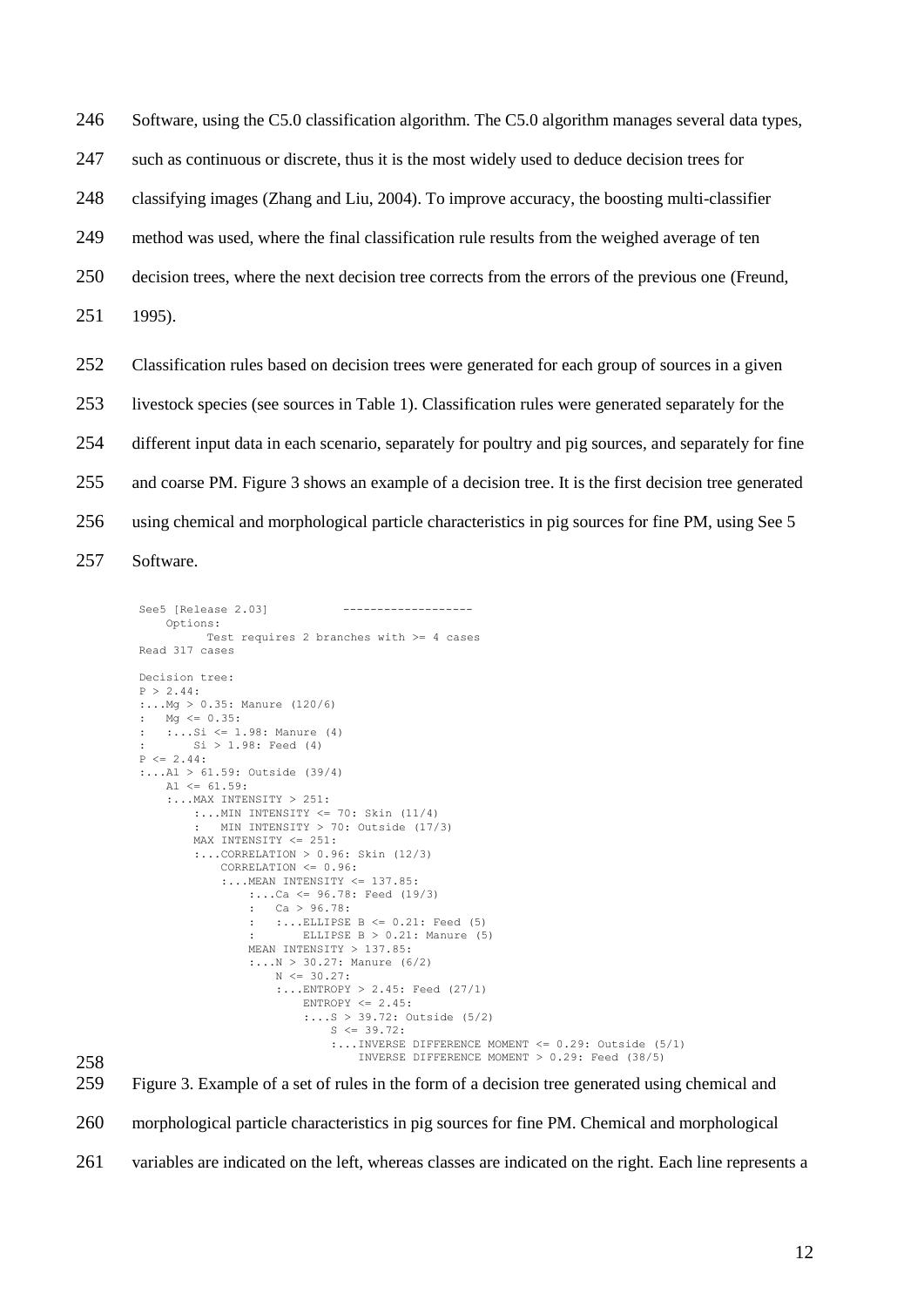262 condition (greater than, less than or equal to) within a rule. Each rule includes the conditions to be fulfilled by each class (i.e. manure, feed, outside, or skin). Numbers in parentheses next to each 264 class (m/n) represent: m, the number of cases that fulfil the conditions within each rule; n (where indicated) the number of cases that do not fulfil the conditions within the rule.

2.2.2. Validation of classification rules against known reference sources

 We used the jackknifing procedure (a form of leave-one-out-cross validation statistical method) to assess the accuracy of the classification rules and validate them against reference source data in each scenario. This method involves re-sampling data, by repeatedly applying the generated rules to the same sampled set of data used to create them. The jackkniffing procedure worked by leaving out a single observation at a time (one particle), generating rules for the rest of the particles, and then validating those rules against the left out particle observation. This was done for all observations. As a result from this validation, the accuracy of the classification and the degree of misclassification among sources was analyzed using error matrices or contingency tables (Aronoff,

1982; Story and Congalton, 1986; Congalton, 1991).

 The error matrix was built by comparing the source assigned to each particle observation after the validation process with its reference source; and it presented the number of times a correct particle source assignment was made. These steps were essential to assess how well the classification rules fitted to the reference source data. Error matrices were also used to analyze the degree and direction of the most frequent misclassifications and to understand better and predict how the future classification of airborne on-farm samples would work when applying these classification rules to a mixture of unknown particles.

As an example, the construction of the error matrix in a given scenario, for a given number of

particles (N observations) from two sources (source 1 and 2), worked by classifying each

observation into one of the sources, corresponding to one of the four cells in the error matrix [\(Table](#page-14-0) 

[3\)](#page-14-0). The classification rules would assign each particle observation into source 1 or 2 depending on

its characteristics (input data), which vary depending on the scenario. In the example below, a, b, c,

and d are the observed particle frequencies of source 1 and 2. They add up to the sample size (N).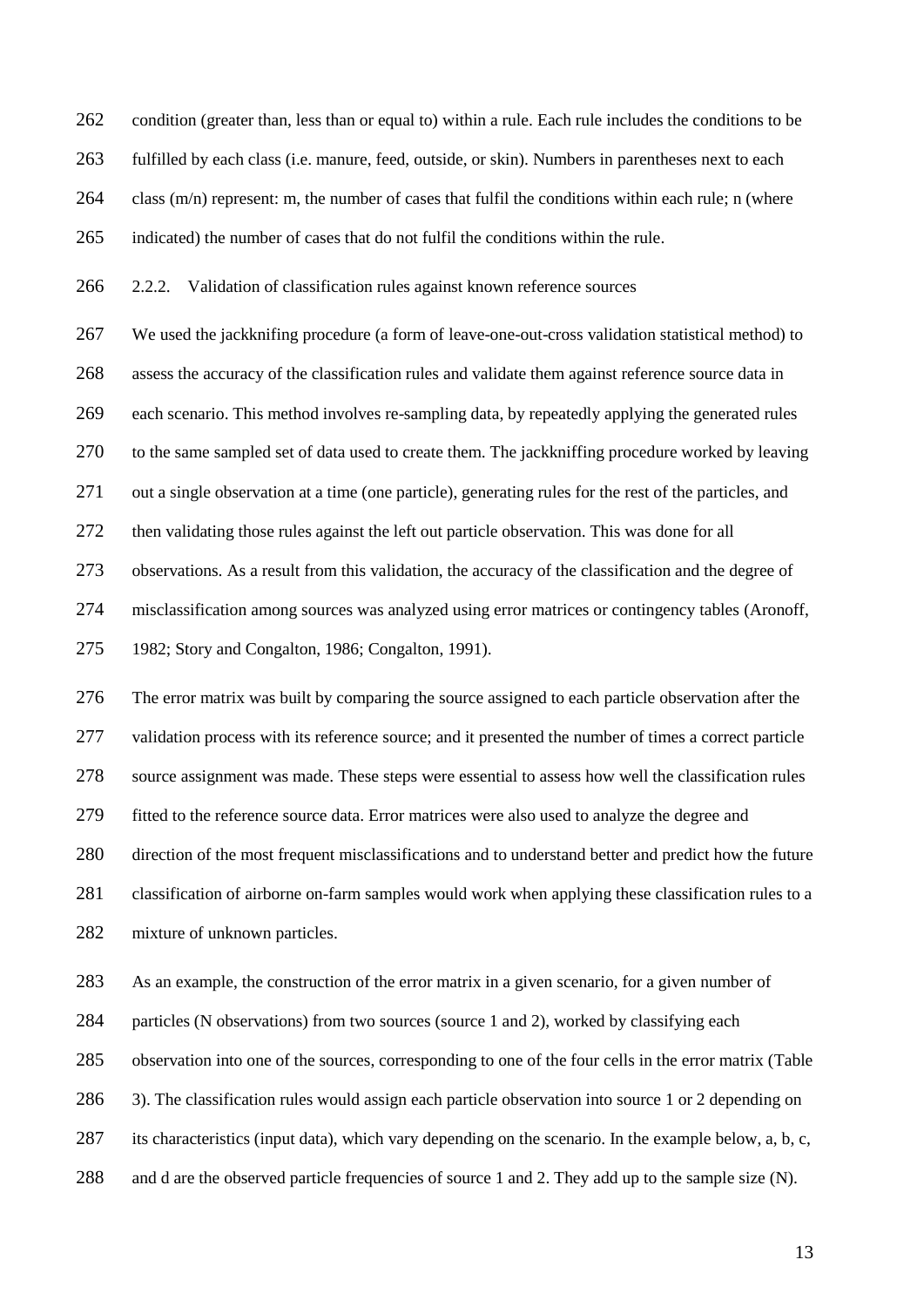289 The sum of reference particles, the row total  $(n_x)$ , equals the frequency (total number of particles) 290 actually belonging to each source. The sum of all classified particles, the column total  $(m_x)$ , equals the frequency (total number of particles) classified into each source after validation process. On the one hand, "a" equals the number of times a particle belonging to source 1 was correctly classified into source 1; "b" equals the number of times a particle from source 1 was misclassified into source 2; analogously, "c" equals the number of times a particle belonging to source 2 was misclassified into source 1; and finally "d" equals the number of times a particle belonging to source 2 was correctly classified into source 2. In other words, the number of particles "b" should have been assigned to source 1; and the number of particles "c" should have been assigned to source 2. Cell "b" and "c" are related in the way that "b" represents the underestimation of source 1, as the number of particles omitted from source 1 and incorrectly assigned to source 2. Cell "c" represents the overestimation of source 1, as the number of particles from source 2 incorrectly assigned to source 1.

<span id="page-14-0"></span>Table 3. Example of error matrix or contingency table for N observation and two sources.

|                      | Classified as  |                |                                     |
|----------------------|----------------|----------------|-------------------------------------|
| Reference            |                |                | Source 1 Source 2 Row total $(n_x)$ |
| Source 1             | a              |                | n <sub>1</sub>                      |
| Source 2             |                |                | $n_{2}$                             |
| Column total $(m_x)$ | m <sub>1</sub> | m <sub>2</sub> | $N=(a+b+c+d)$                       |

 Overall measure of accuracy was obtained by dividing the total correct validations in each source (diagonal cells in [Table 3\)](#page-14-0) by the total number of classified particles (N) (equation 4).

Misclassifications were calculated as measures of underestimate and overestimate error, as the

complementary function of accuracies. One minus the sum of the number of particles that have

been incorrectly assigned to the reference source divided by the row total represented the

underestimate error for each source the row represented (equation 5 and 6). One minus the sum of

the number of particles that have been incorrectly assigned to the classified source divided by the

- column total represented the overestimate error for each source the column represented (equation 7
- and 8). To compare results and analyze under and over estimations, error matrices were

312 standardized by the reference number of particles in each source  $(n_x)$ . This means that after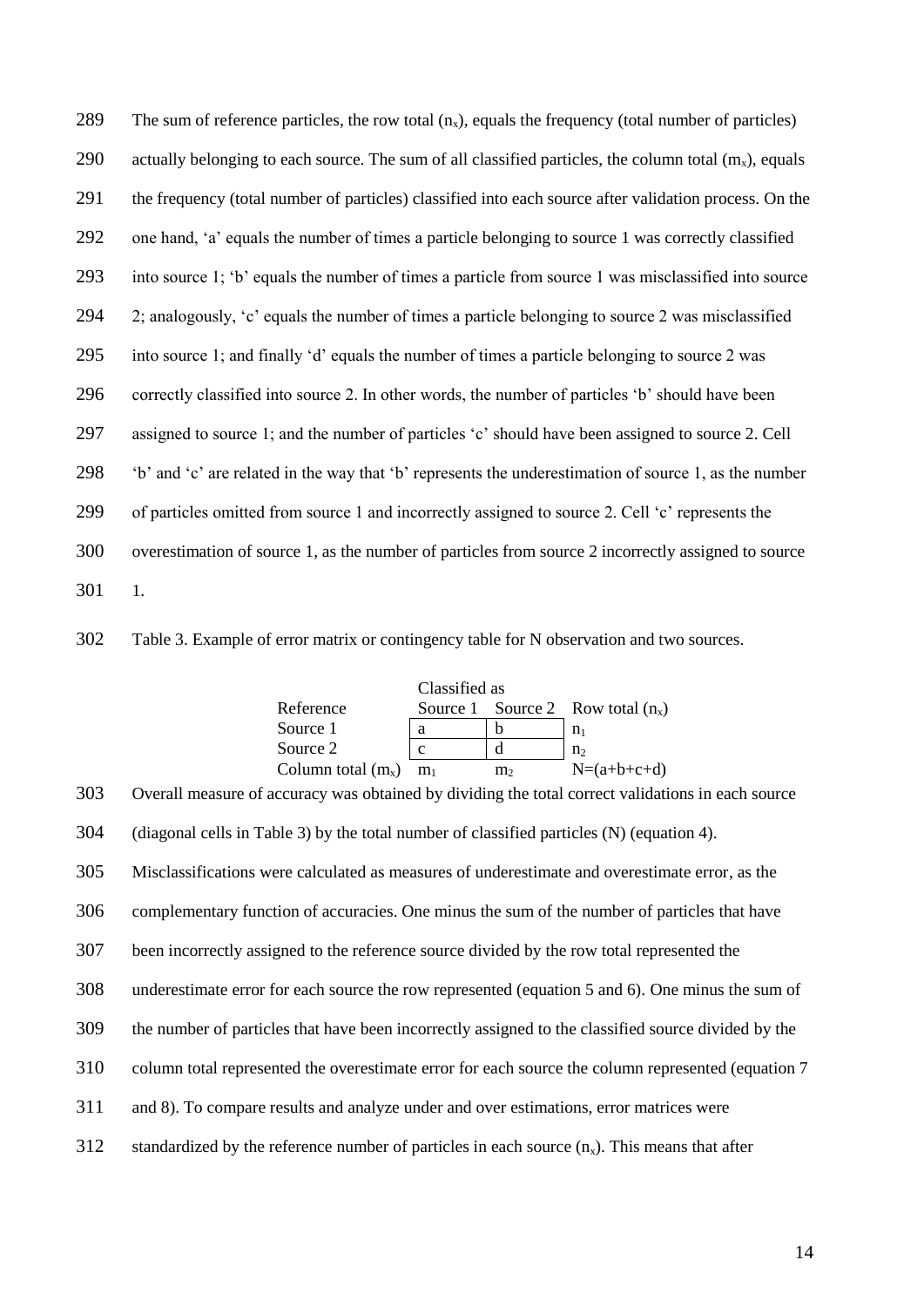- 313 standardization  $n_2$  equals  $n_1$ . The prediction accuracy of source apportionment was finally
- 314 calculated dividing the column total  $(m_x)$  by the row total  $(n_x)$  for each source (equation 9 and 10).

$$
315 \qquad \text{Overall accuracy} = \frac{(a+d)}{N} \tag{4}
$$

316 *Understanding error source* 
$$
1 = 1 - \left(\frac{b}{n_1}\right)
$$
 (5)

317 *Understanding error source* 
$$
2 = 1 - \left(\frac{c}{n_2}\right)
$$
 (6)

318 *Overestimate error source* 
$$
1 = 1 - \left(\frac{c}{m_1}\right)
$$
 (7)

319 *Overestimate error source* 
$$
2 = 1 - \left(\frac{b}{m_2}\right)
$$
 (8)

320 *Prediction accuracy source* 
$$
1 = \frac{m_1}{n_1}
$$
 (9)

321 Prediction accuracy source 
$$
2 = \frac{m_2}{n_2}
$$
 (10)

 We also estimated error matrices and overall accuracies based on particle mass instead of particle numbers (frequency). We calculated the particle mass in each source, in each livestock species and PM fraction using the particle-by-particle masses. The overall accuracy was then obtained by dividing the mass from each correct validation in each source by the total mass of all classified particles. Misclassification errors (underestimate and overestimate) were also calculated in the same way as for particle numbers. The mass for each particle was calculated from the area and diameter provided by the SEM images, assuming a value for particle density. Density values of 1.2  $329 \text{ g cm}^3$  (feathers), 2.6 g cm<sup>-3</sup> (feed), 1.5 g cm<sup>-3</sup> (manure and wood shavings), 1.4 g cm<sup>-3</sup> (skin), and  $330 \,$  2.1 g cm<sup>-3</sup> (outside) were used (McCrone, 1992). Calculations in numbers and in mass were performed because as particles from each source can have different sizes and consequently different masses, the effect of correct classifications and misclassifications could differ.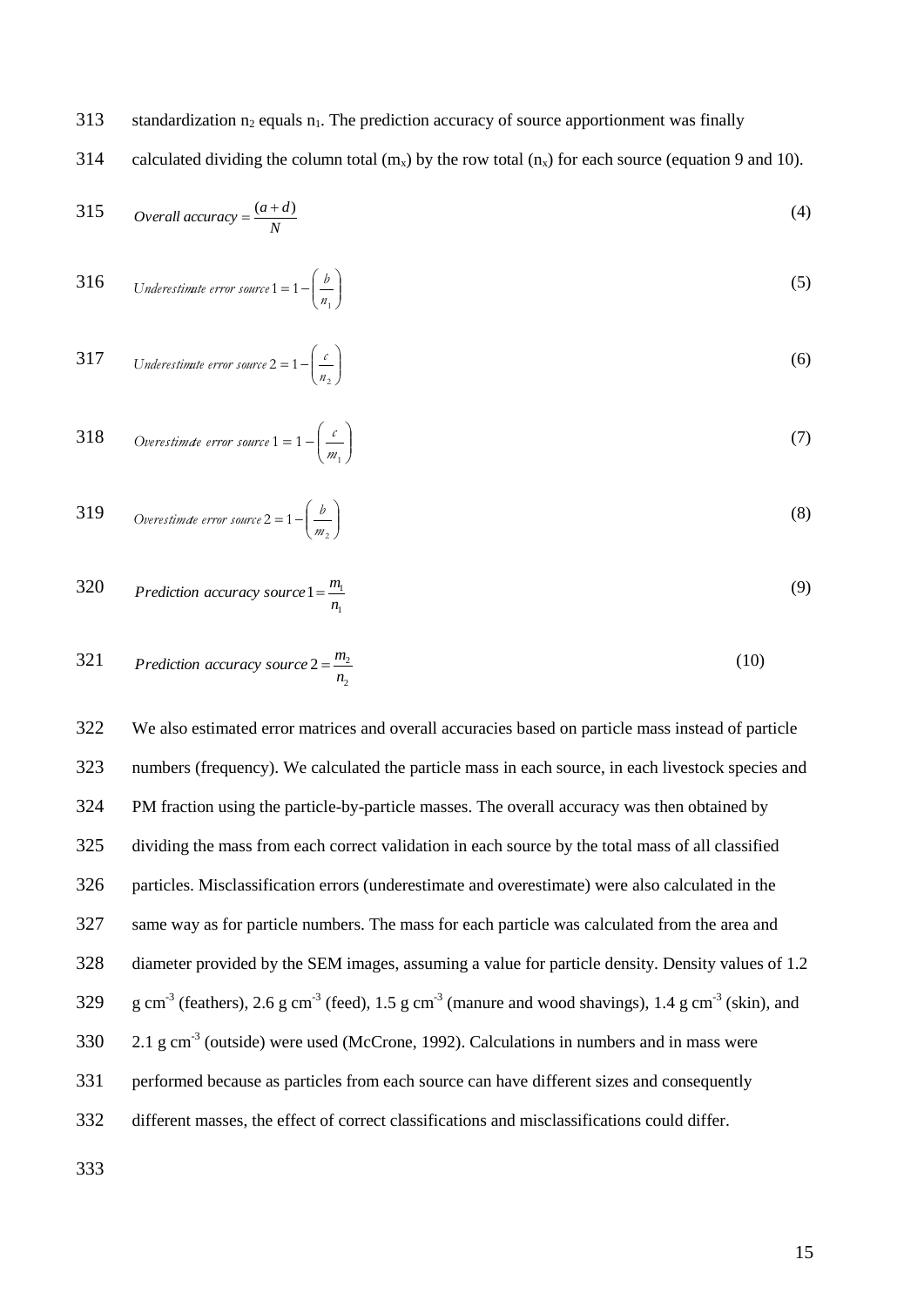**3. Results** 

### **3.1.Scenario 1: Particle classification based only on chemical composition**

Overall accuracies of the generated rules using particle chemical characteristics were slightly

higher in pigs compared with poultry. Overall accuracies varied from 57 to 62% in poultry and

from 64 to 68% in pigs, for PM2.5 and PM10-2.5.

In poultry (Table 4), average misclassification errors ranged from 38 to 55%. In number of

particles, manure source showed the lowest misclassification errors, being underestimate errors

(from 9 to 15%) lower than overestimate errors (from 27 to 30%). Wood shavings source showed

the highest misclassification errors, being underestimate errors (from 63 to 77%) higher than

overestimate errors (from 37 to 44%). This means that 63 to 77% of particles from wood shavings

were omitted from its reference source (underestimate error) and incorrectly assigned to other

sources, but only 37 to 44% of particles from other sources were incorrectly assigned to wood

shavings (overestimate error). The other sources presented similar underestimate and overestimate

errors. Overall, misclassification errors were comparable in PM2.5 and PM10-2.5. Expressed in

particle mass, outside source presented much higher underestimate and overestimate errors

(ranging from 65 to 95%) than when expressed in number of particles, especially in PM10-2.5. In

feed, overestimate errors also increased when expressed in mass, whereas in wood shavings,

overestimate errors sharply decreased, especially in PM10-2.5. The rest of sources presented

relatively similar figures when expressed in numbers compared with mass, showing a similar

distribution between over and underestimate errors.

In pigs (Table 5), average misclassification errors ranged from 24 to 51%. In particle numbers, all

sources showed lower misclassification errors (ranging from 9 to 50%) compared with poultry,

except for outside source in PM10-2.5 which presented a high underestimate error (83%). Manure

showed the lowest misclassification errors. Both feed and manure sources showed higher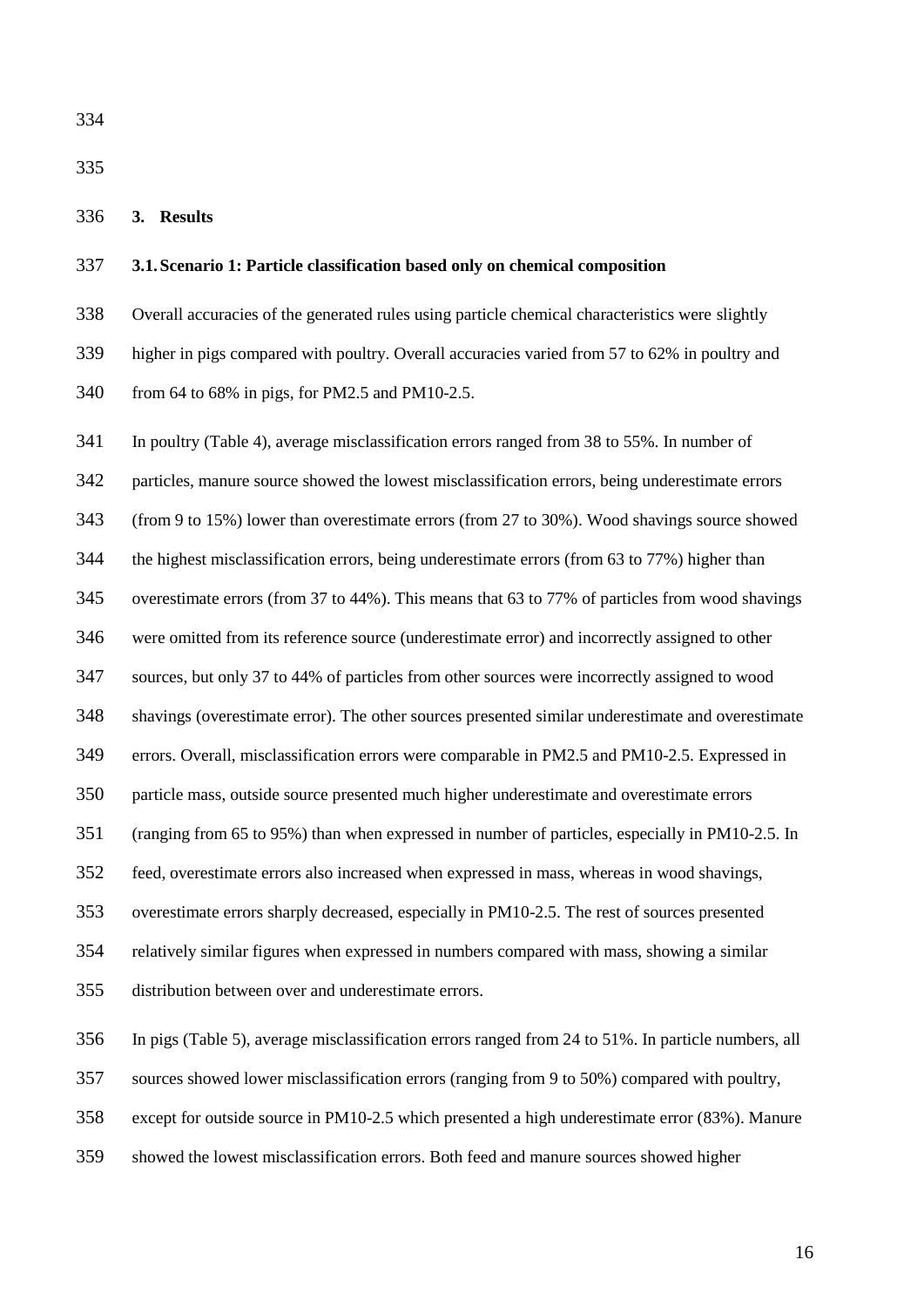- 360 overestimate than underestimate errors; whereas skin and outside sources showed higher
- 361 underestimate than overestimate errors for PM2.5 and PM10-2.5. Expressed in particle mass,
- 362 manure presented no difference in over and underestimate errors. The other sources, however,
- 363 presented differences in the distribution between over and underestimate errors, especially between
- 364 PM2.5 and PM10-2.5. This is the case of feed, which presented higher over and underestimate
- 365 errors in particle mass compared with particle numbers only in PM10-2.5; and also the case of skin,
- 366 which presented higher overestimate errors when expressed in mass in PM10-2.5; and outside
- 367 source which presented lower overestimate errors in both fractions when expressed in particle mass
- 368 compared with particle numbers.
- 369 Table 4. Underestimate error (UE) and overestimate error (OE) per source and average, in
- 370 percentage (%) per particle number and mass, for poultry, for PM2.5 and PM10-2.5, using only
- 371 particle chemical composition.

| Reference source |      | PM <sub>2.5</sub> |      |             |        | PM10-2.5 |      |             |  |
|------------------|------|-------------------|------|-------------|--------|----------|------|-------------|--|
|                  |      | Number            |      | <b>Mass</b> | Number |          |      | <b>Mass</b> |  |
|                  | UE   | <b>OE</b>         | UЕ   | OЕ          | UE     | OЕ       | UE   | OЕ          |  |
| Feathers         | 30.8 | 54.6              | 23.7 | 48.8        | 25.7   | 42.3     | 29.4 | 32.0        |  |
| Feed             | 55.3 | 41.3              | 77.1 | 74.4        | 45.1   | 45.7     | 49.2 | 67.0        |  |
| Manure           | 14.7 | 29.9              | 8.2  | 38.7        | 8.6    | 26.6     | 6.0  | 40.7        |  |
| Wood shavings    | 76.6 | 44.0              | 86.5 | 48.9        | 62.8   | 37.1     | 52.3 | 12.1        |  |
| Outside          | 37.7 | 42.4              | 70.3 | 65.2        | 45.8   | 37.4     | 95.0 | 83.2        |  |
| Average          |      | 42.4              | 53.2 | 55.2        | 37.6   | 37.8     | 46.4 |             |  |

372 Table 5. Underestimate error (UE) and overestimate error (OE) per source and average, in

- 373 percentage (%) per particle number and mass, for pigs, for PM2.5 and PM10-2.5, using only
- 374 particle chemical composition.

| Reference source | PM <sub>2.5</sub> |      |             |      |                | PM10-2.5 |             |      |  |
|------------------|-------------------|------|-------------|------|----------------|----------|-------------|------|--|
|                  | Number            |      | <b>Mass</b> |      | Number         |          | <b>Mass</b> |      |  |
|                  | UE                | OЕ   | UE          | OЕ   | UE             | OЕ       | UE          | OЕ   |  |
| Feed             | 31 O              | 48.4 | 37.2        |      | 43.5 20.6 50.4 |          | 81.4        | 80.8 |  |
| Manure           | 89                | 20.6 | 9.8         | 30.7 | 9.6            | 30.2     | 8.6         | 41.6 |  |
| Skin             | 47.4              | 12.1 | $36.5$ 2.7  |      | 32.3           | 20.0     | 43.0        | 51.2 |  |
| Outside          | 39.7              | 34.1 | 24.5        | 19.1 | 83.0           | 34.0     | 72.0        | 6.5  |  |
| Average          | 317               | 28.8 | 27.0        | 24.0 | 36.3           | 33.6     | 51.3        | 45.0 |  |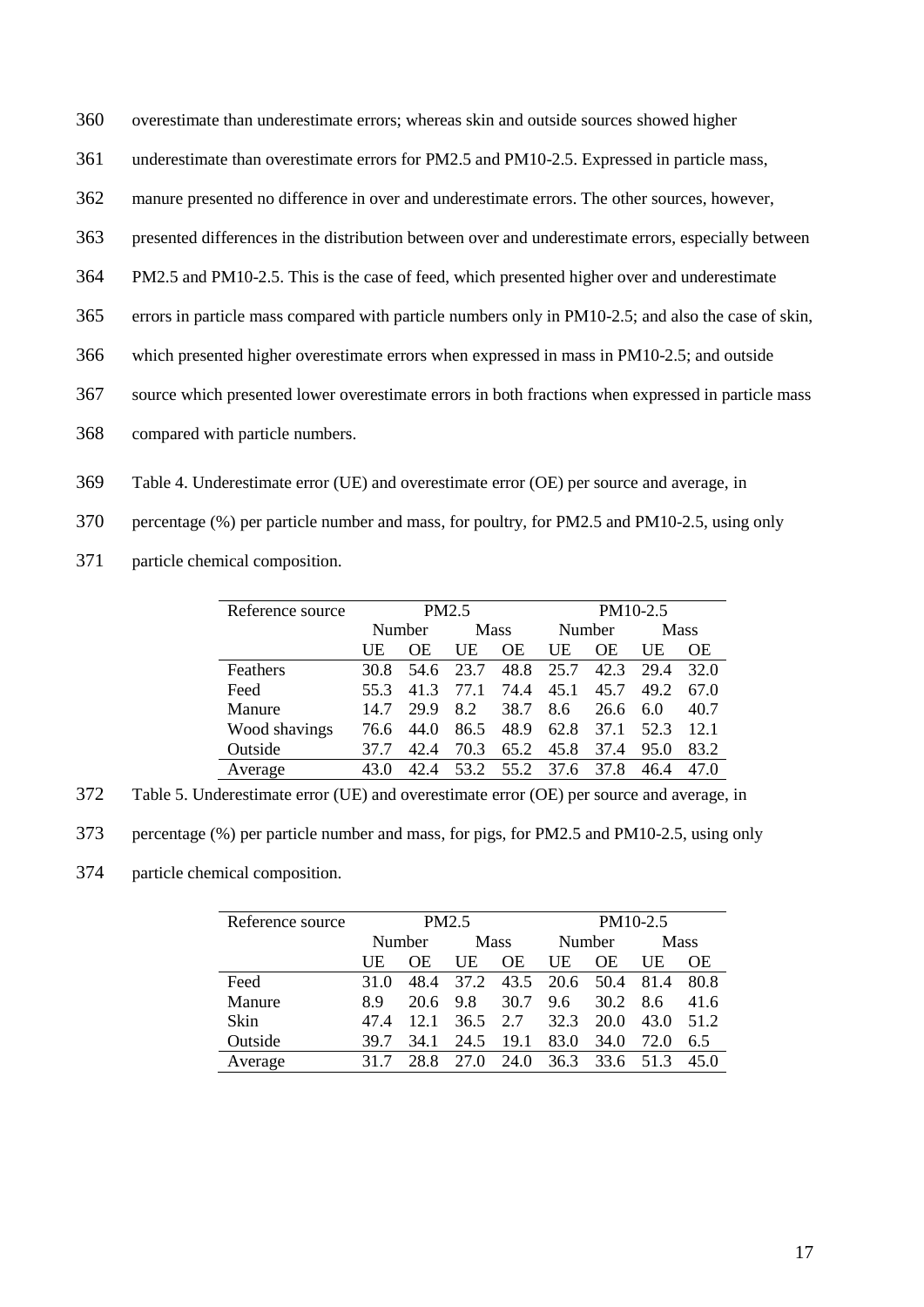#### **3.2.Scenario 2: Particle classification based only on morphological characteristics**

Overall accuracies of the generated rules using particle morphological characteristics were higher

in pigs compared with poultry, and lower than in scenario 1, especially in poultry. Overall

- accuracies varied from 40 to 59% in poultry and from 63 to 64% in pigs, for PM2.5 and PM10-2.5.
- In poultry (Table 6), average misclassification errors ranged from 37 to 61%. In number of
- particles, all sources showed similarly high errors, which were only remarkably lower for manure

in PM10-2.5 (only underestimate error), and for wood shavings and outside source also in PM10-

2.5 (overestimate errors). Feed showed higher misclassification errors in PM2.5 (from 72 to 86%)

than in PM10-2.5. Expressed in particle mass, outside source showed higher underestimate errors

than in number of particles. Particle mass from feed and outside sources showed especially high

underestimate errors in PM2.5 (86 to 93%), but also high overestimate error (96%) in outside

source in PM10-25.

 In pigs (Table 7), average misclassification errors ranged from 33 to 57%. In number of particles in PM2.5 and PM10-2.5, misclassification errors were lower than in poultry. Manure source showed the lowest underestimate errors (from 13 to 15%) but presented high overestimate errors (from 42 to 48%), consequently showing more particles from other sources incorrectly assigned to manure source. On the contrary, skin source showed the lowest overestimate errors (2 to 5%). Overall, feed and outside sources showed the highest misclassification errors. In particle mass, feed and outside source showed generally higher misclassification errors than in number of particles. Underestimate errors of feed and outside were much higher (from 77 to 97%) compared with overestimate errors (from 20 to 61%), being these remarkably high (82%) in outside source in PM10-2.5. Skin source showed totally different results in mass compared with numbers, showing higher overestimate (37 397 to 46%) than underestimate errors  $(0.5 \text{ to } 2\%)$  in mass.

Table 6. Underestimate error (UE) and overestimate error (OE) per source and average, in

percentage (%) per particle number and mass, for poultry, for PM2.5 and PM10-2.5, using only

morphological characteristics.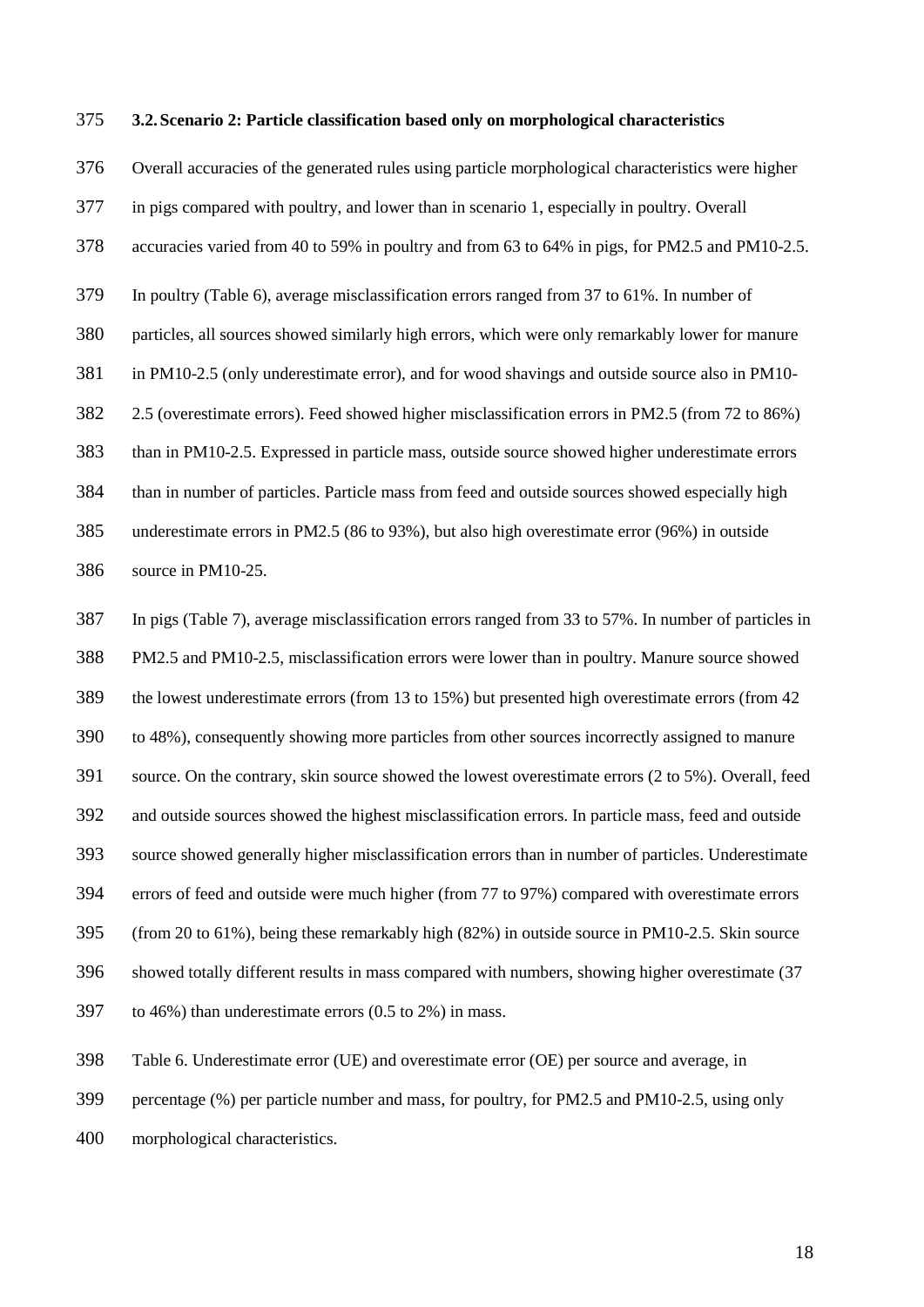| Reference source | PM <sub>2.5</sub> |           |      |             |           | PM10-2.5  |           |             |  |
|------------------|-------------------|-----------|------|-------------|-----------|-----------|-----------|-------------|--|
|                  |                   | Number    |      | <b>Mass</b> | Number    |           |           | <b>Mass</b> |  |
|                  | UE                | <b>OE</b> | UE   | <b>OE</b>   | UE        | <b>OE</b> | UE        | OЕ          |  |
| Feathers         | 53.5              | 67.4      | 35.6 | 68.0        | 34.9      | 54.5      | 12.9      | 50.5        |  |
| Feed             | 85.9              | 72.3      | 85.8 | 30.3        | 47.4      |           | 36.5 54.5 | 65.3        |  |
| Manure           | 36.5              | 56.9      | 36.8 |             | 58.5 15.6 | 43.4      | 16.3      | 36.6        |  |
| Wood shavings    | 68.8              | 43.5      | 53.9 | 58.6        | 59.0      | 23.0      | 61.5      | 31.0        |  |
| Outside          | 54.4              | 56.0      | 92.6 | 50.4        | 48.6      | 28.1      | 96.3      | 28.6        |  |
| Average          | 59.8              | 59.2      | 60.9 | 53.1        | 41.1      | 37.1      | 48.3      |             |  |

401 Table 7. Underestimate error (UE) and overestimate error (OE) per source and average, in

403 morphological characteristics.

| Reference source |      |        | PM2.5         |             |       | PM10-2.5  |      |             |  |
|------------------|------|--------|---------------|-------------|-------|-----------|------|-------------|--|
|                  |      | Number |               | <b>Mass</b> |       | Number    |      | <b>Mass</b> |  |
|                  | UE   | OE     | UE            | <b>OE</b>   | UE    | <b>OE</b> | UE   | OE.         |  |
| Feed             | 46.0 | 48.0   | 87.1          | 60.9        | 41.2  | 43.9      | 85.8 | 56.4        |  |
| Manure           | 14.8 | 41.9   | 16.8          | 46.3        | 13.4  | 48.2      | 9.9  | 53.6        |  |
| Skin             |      | 54     | $1.6^{\circ}$ | 46.4        | -19.4 | 2.4       | 0.5  | 36.8        |  |
| Outside          | 63.5 | 44.6   | 77.3          | 20.3        | 72.3  | 39.2      | 97.1 | 81.6        |  |
| Average          | 36.3 |        | 45.7          | 43.5        | 36.6  | 33.4      | 48.3 | 57 1        |  |

404 **3.3.Scenario 3: Particle classification using combined data set (both chemical and** 

# 405 **morphological characteristics)**

406 Overall accuracies of the generated rules using both chemical and morphological characteristics

407 were higher in pigs compared with poultry, and higher than in scenario 2. Overall accuracies varied

408 from 58 to 68% in poultry and from 72 to 78% in pigs, for PM2.5 and PM10-2.5.

409 In poultry (Table 8), average misclassification errors ranged from 30 to 42%. In number of

410 particles, most sources showed misclassification errors varying from 25 to 60% in PM2.5 and

411 PM10-2.5, except for manure source. Manure source showed the lowest misclassifications, and

412 presented higher overestimation errors (from 23 to 26%) than underestimate errors (from 6 to

413 15%). Wood shavings source showed the highest misclassification errors showing much higher

414 underestimate errors (from 60 to 77%) than overestimate errors (from 18 to 44%). In particle mass,

- 415 misclassification errors for wood shavings source in PM10-2.5 were lower compared with number
- 416 of particles. In particle mass, outside source presented very high underestimate error (96%) in
- 417 PM10-2.5. For the rest of sources, misclassifications results were generally comparable in particle
- 418 mass and in number.

<sup>402</sup> percentage (%) per particle number and mass, for pigs, for PM2.5 and PM10-2.5, using only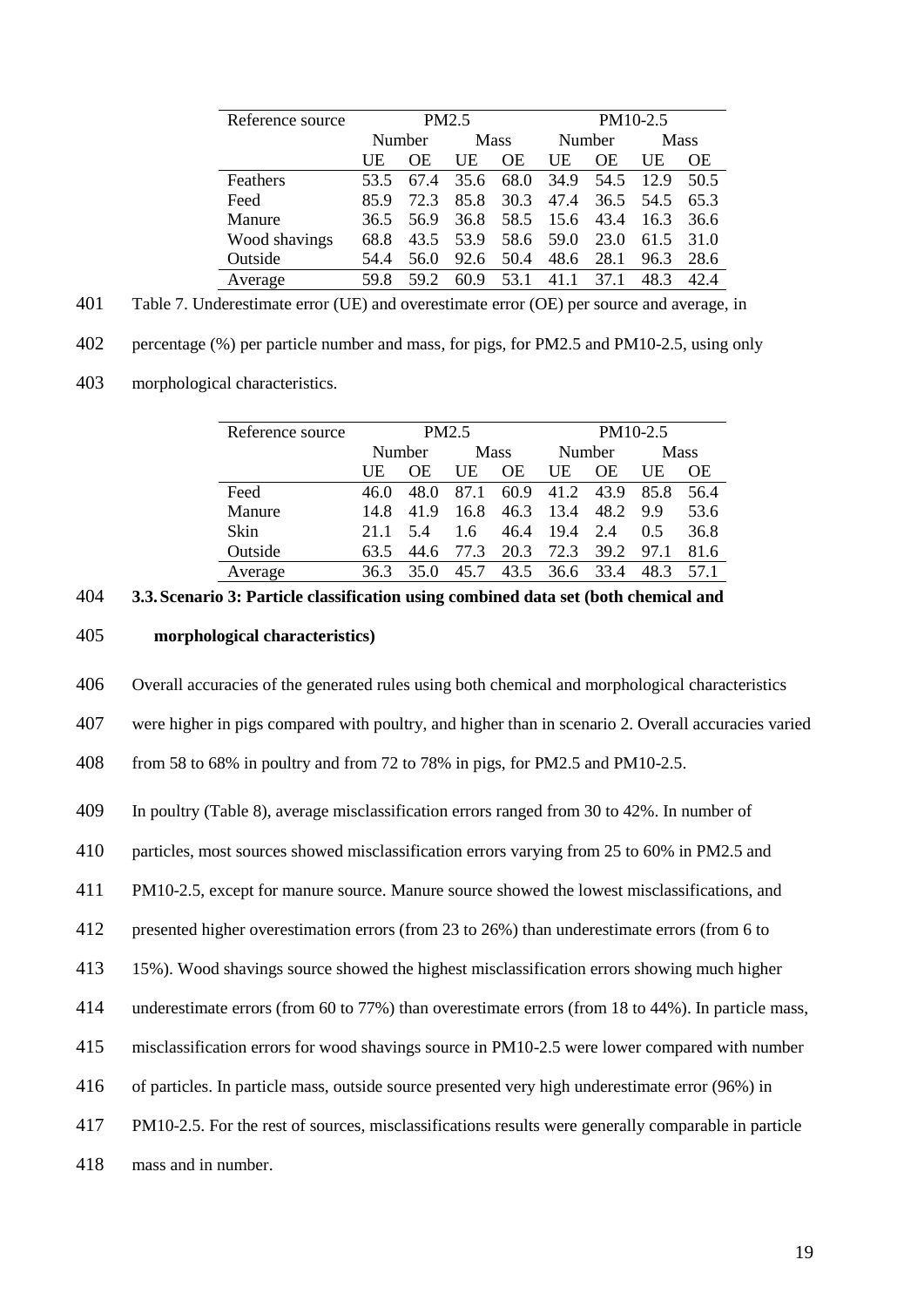419 In pigs (Table 9), average misclassification errors ranged from 21 to 30%. In number of particles,

- 420 all sources except for outside source in PM10-2.5 showed low misclassifications expressed as low
- 421 underestimate and overestimate errors (ranging from 7 to 45%) in PM2.5 and PM10-2.5. In particle
- 422 mass, skin source showed much higher overestimate errors (from 23 to 31%) than underestimate
- 423 errors (1%). Mass of skin followed the same trend as in scenario 2, presenting opposite results in
- 424 number of particles compared with mass as regards over and underestimation. For other sources,
- 425 results were generally comparable in particle mass and in number.
- 426 Table 8. Underestimate error (UE) and overestimate error (OE) per source and average, in
- 427 percentage (%) per particle number and mass, for poultry, for PM2.5 and PM10-2.5, using
- 428 combined chemical and morphological characteristics.

| Reference source |      | PM2.5  |      |             |      | PM10-2.5 |      |             |  |
|------------------|------|--------|------|-------------|------|----------|------|-------------|--|
|                  |      | Number |      | <b>Mass</b> |      | Number   |      | <b>Mass</b> |  |
|                  | UE   | OЕ     | UЕ   | <b>OE</b>   | UE   | OЕ       | UE   | OЕ          |  |
| Feathers         | 29.1 | 53.2   | 18.0 | 58.7        | 24.8 | 44.5     | 11.2 | 32.1        |  |
| Feed             | 494  | 39.3   | 49.2 | 13.1        | 27.1 | 34.7     | 43.4 | 60.1        |  |
| Manure           | 15.3 | 26.0   | 10.9 | 23.5        | 5.9  | 23.4     | 5.3  | 22.3        |  |
| Wood shavings    | 76.6 | 43.7   | 71.3 | 40.5        | 60.3 | 17.9     | 23.7 | 20.7        |  |
| Outside          | 38.6 | 43.7   | 30.4 | 11.2        | 43.0 | 30.1     | 95.7 | 53.4        |  |
| Average          |      | 41 2   | 36.0 | 29.4        | 32.2 | 30.1     | 35.9 |             |  |

429 Table 9. Underestimate error (UE) and overestimate error (OE) per source and average, in

- 430 percentage (%) per particle number and mass, for pigs, for PM2.5 and PM10-2.5, using combined
- 431 chemical and morphological characteristics.

| Reference source | PM2.5 |        |               |                     |               | PM10-2.5  |             |           |  |
|------------------|-------|--------|---------------|---------------------|---------------|-----------|-------------|-----------|--|
|                  |       | Number |               | <b>Mass</b>         | Number        |           | <b>Mass</b> |           |  |
|                  | UE    | OE.    | UE            | <b>OE</b>           | UE            | <b>OE</b> | UE          | <b>OE</b> |  |
| Feed             | 25 O  | 35.4   |               | 45.3 32.6 10.8 45.3 |               |           | 65.8        | 49.2      |  |
| Manure           | 89    | 19.0   |               | $11.1$ $34.1$ $7.0$ |               | 18.5 6.4  |             | 13.4      |  |
| Skin             | 21 1  | 6.5    | $0.5^{\circ}$ |                     | 22.9 22.6 6.9 |           | 0.5         | 30.7      |  |
| Outside          | 33.3  | 23.3   |               | 52.6 13.7 70.2 24.7 |               |           | 39.0        | 24.8      |  |
| Average          | 22 I  |        | 27.4          | 25.8 27.7           |               | 23.9      | 27.9        | 29.5      |  |

432 **4. Discussion**

433 Our results showed that overall accuracies ranged from 40% to 79%. Overall accuracies were

434 higher when using only particle chemical characteristics (scenario 1) compared with scenario 2

435 (morphological characteristics); whereas the highest accuracies were obtained using scenario 3

436 (combined chemical and morphological characteristics). This indicates that PM from livestock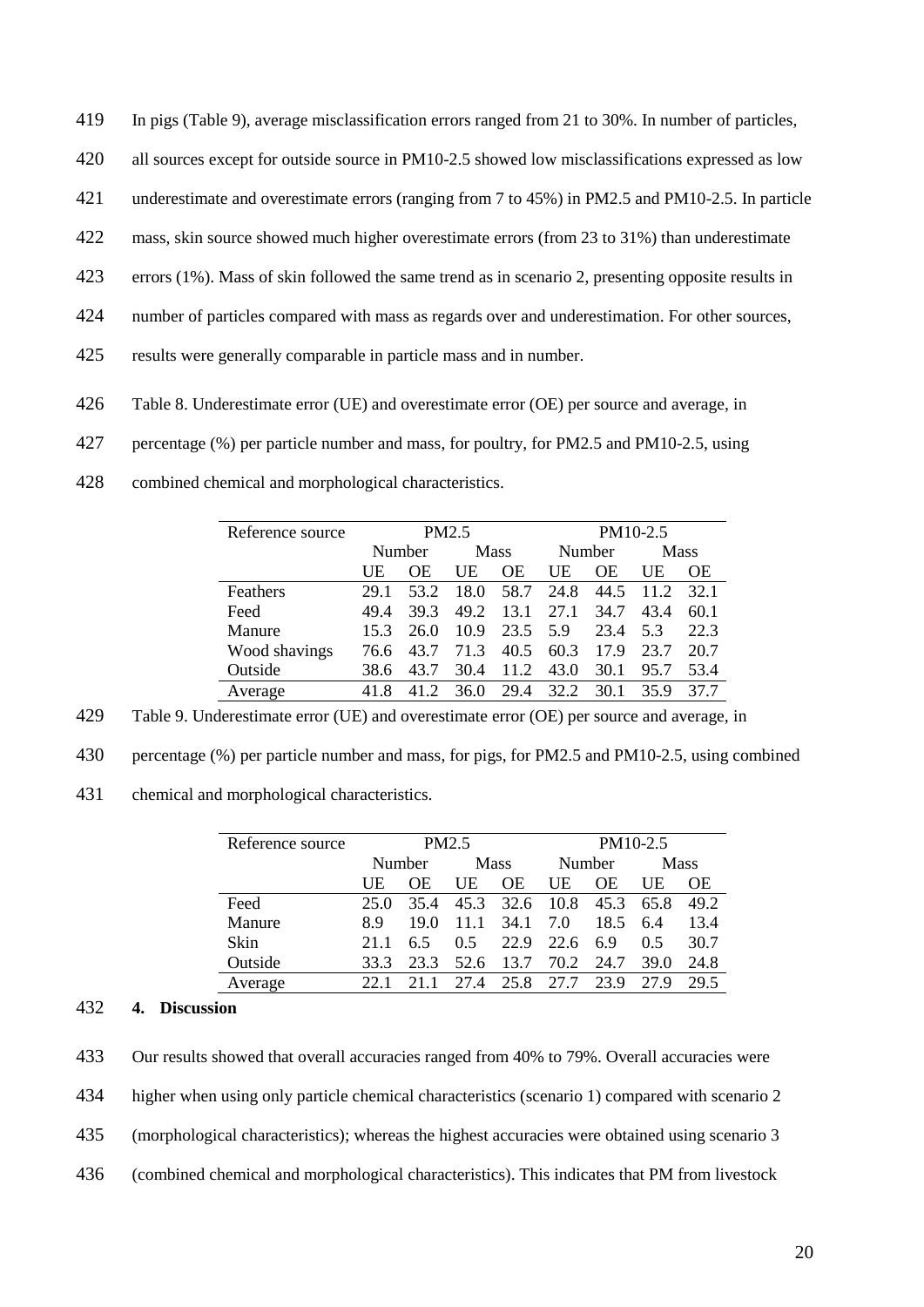houses comprises a wide range of particle types not only between but also within sources, which makes it difficult to find a single feature (based on chemical or morphological characteristics only) that can distinguish one source from the rest as a rule of thumb. Results in scenario 3 showed higher overall accuracies and lower misclassification errors compared with the other scenarios. In this scenario, the classification rules could search for the best criteria for classification from a wider range of options, using chemical characteristics when sources were more similar morphologically, and morphological characteristics when sources were more similar chemically. Therefore, the selection of the best input data can vary depending on the sources, which depend on livestock species. Our results showed each scenario performed differently in poultry compared with pigs, suggesting livestock species can be a variation factor in the selection of particle characteristics. In our study, only feed, manure, and outside source were common in poultry and pig tests. In poultry, higher accuracy and lower misclassifications were observed in scenario 1 compared with scenario 2, while in pigs scenario 1 and 2 performed more similarly. These results indicate that most sources in poultry houses are best differentiated by their chemical composition instead of by their morphological characteristics. This could be influenced by the strong presence of P and K in particles from manure in poultry compared with other sources (Schneider et al*.*, 2001; Cambra- López et al*.*, 2011b). This results in a more homogeneous element composition of manure from poultry, compared with its diverse and complex morphology. The higher misclassification errors in scenario 2 compared with scenario 1 for the manure source in poultry, could be explained by the existence of two types of manure particles from poultry"s excreta. Feddes et al*.* (1992) reported the presence of these two morphological types of particles in poultry excreta: rounded spheres from 3 to 8 µm in diameter, and other less rounded and more irregular fecal particles in turkeys. Furthermore, particle size could also explain the high misclassification errors in scenario 2 in poultry compared with scenario 1. Cambra-López et al*.* (2011b) reported a smaller range for particle size (expressed as projected area diameter) in particles from poultry sources than from pig sources. For instance, average particle"s diameter of feathers, feed, manure, wood shavings, and outside was shown to vary between 2.1 and 5.9 µm; whereas particles from skin and hair (only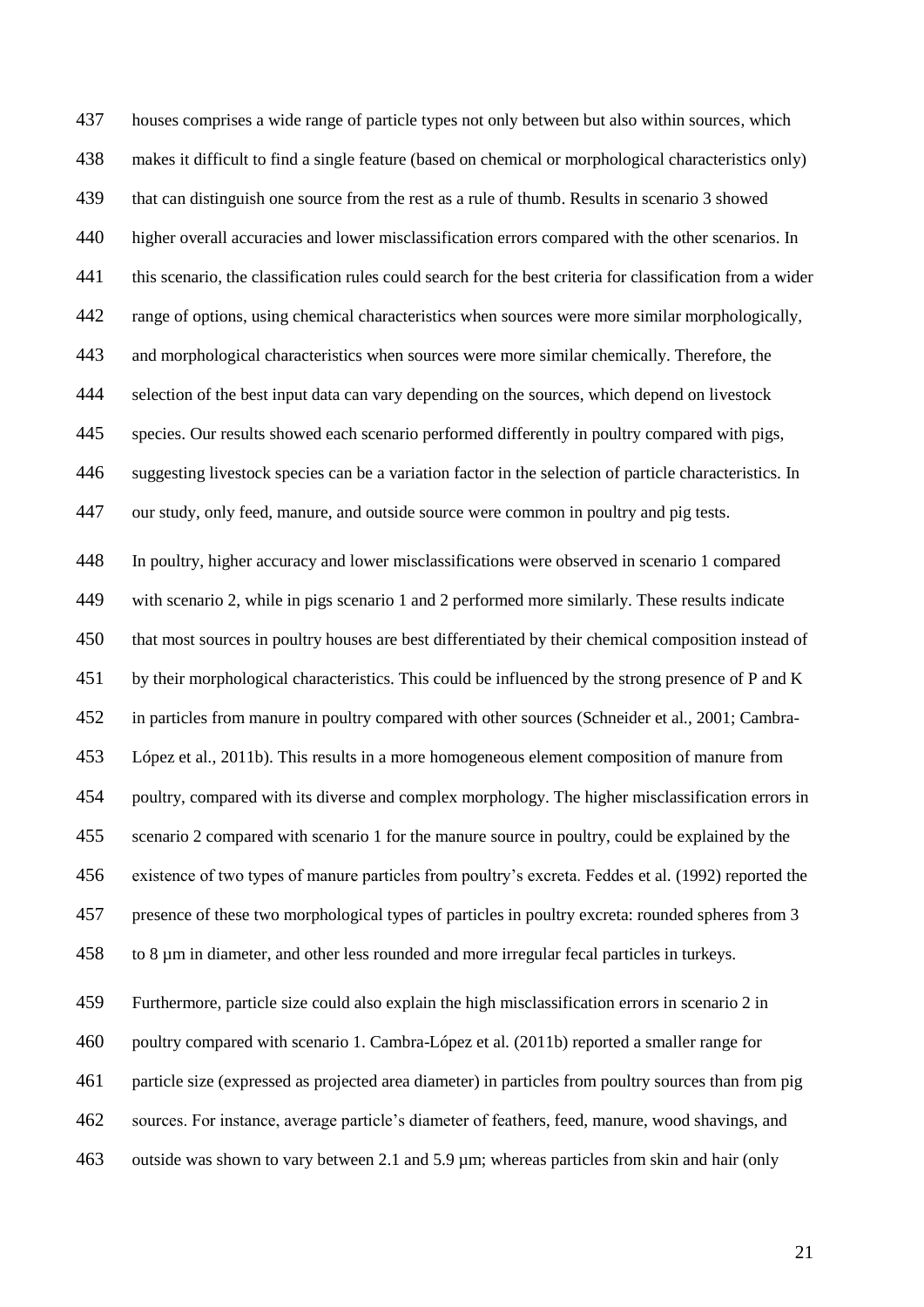present in pigs) can show diameters two-fold to three-fold higher. This could also be the reason why feed and outside sources generally presented higher misclassification errors in scenario 2 compared with scenario 1 (especially in poultry), and higher in PM2.5 than in PM10-2.5. These two sources have been reported to show irregular and angular morphologies and similar size and size distributions (Cambra-López et al*.*, 2011b). Moreover, our results show that size-only is not a recommendable variable to distinguish amongst most sources in livestock houses, because particles from different sources can be found in the same size ranges. Size can only be useful to distinguish amongst sources when one source with large particles (e.g. skin) with distinctive and well defined individual particle morphology, wants to be distinguished from the rest. Nevertheless, the accuracy of sizing particles using SEM can be reduced, as particles deviate from spheres (Willis et al., 2002). In our study, most particles showed irregular shapes, particles would impact on the filter in their most stable orientation, generally exposing the largest dimension on the filter plane. Moreover, the projected area diameter calculated from the particle area in this study, could be influenced by the projected area diameter being the diameter in the two-dimensional view, parallel to the plane of the filter; and the differences between geometric diameter and aerodynamic diameter. Despite these limitations, the observed differences in misclassification errors between particle numbers and particle mass indicate two facts: (i) in sources showing small particles (e.g. feed and 481 outside), large particles are more frequently misclassified into other sources than small particles; and (ii) in sources showing large particles (e.g. skin), small particles are more frequently misclassified into other sources than large particles. This could be seen in the higher underestimate errors in mass compared with numbers for sources showing generally small particles (feed and outside). Furthermore, our results indicate that these misclassified particles (from feed and outside) were incorrectly assigned to sources showing large particles (such as skin), suggested by the higher

overestimate errors in mass compared with numbers for skin source. Sources showing large particle

- masses (such as feathers and wood shavings in poultry, and especially skin in pigs) presented
- higher overestimate than underestimate errors in mass compared with numbers suggesting it was
- probably small particles which had little influence on the mass which were misclassified. In mass,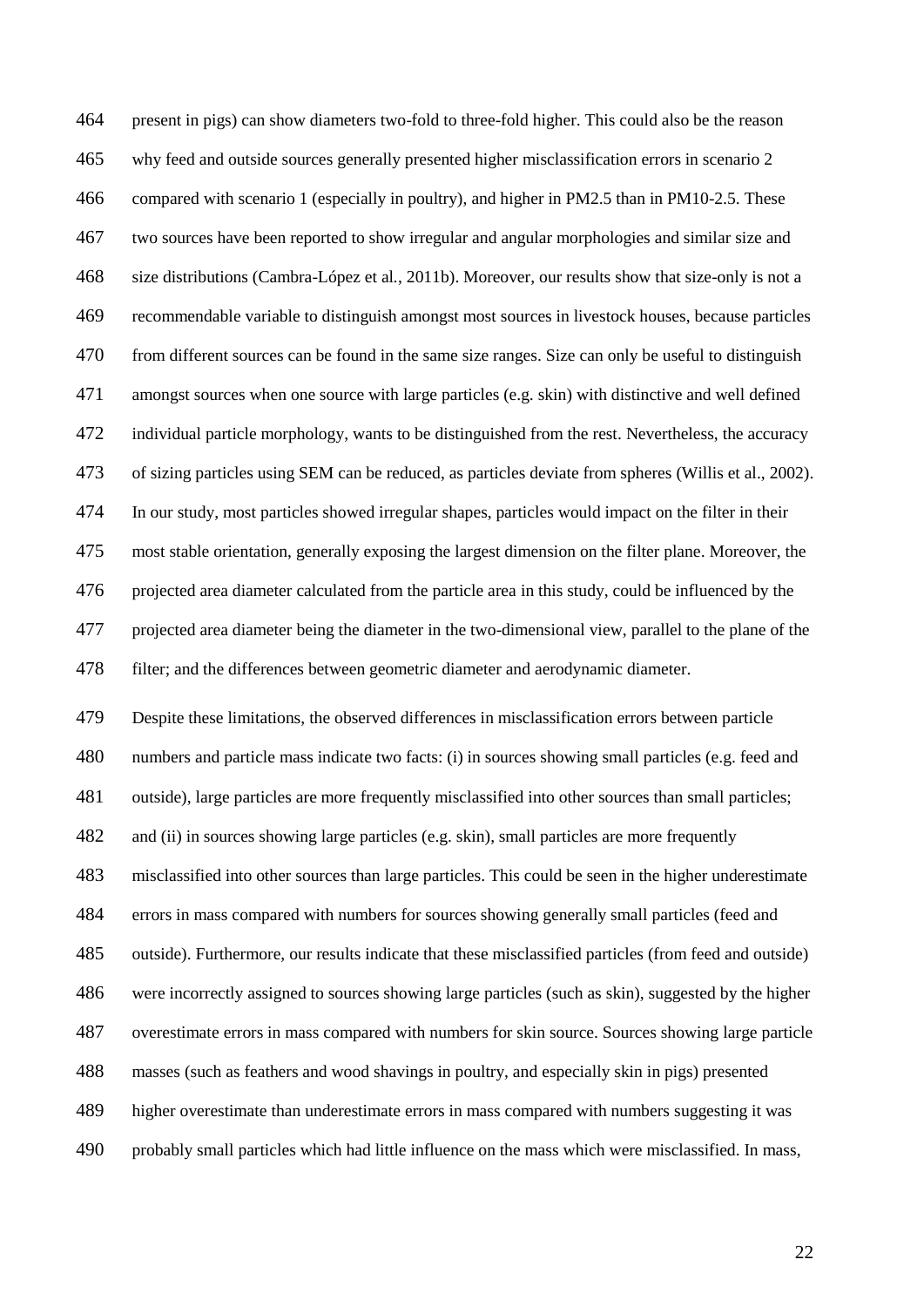the effect of one single misclassification of a large particle could have more effect than a misclassification of a small particle, expressed in number. Nevertheless, to improve the understanding of misclassification and their influence in particle mass, the selection of particles should have been focused on coarse particles, and not on the whole size range as in this study. The main objective of this study was to develop a methodology to investigate which input data (particle chemical, morphological or combined characteristics) were more appropriate to distinguish amongst specific sources of airborne PM in livestock houses. This can help to improve the knowledge on the most cost-effective input data to use. Our results suggest that this can depend on which source to apportion. When identification and quantification of the contribution of all individual sources to PM concentrations and emissions in livestock houses is the objective, a combination of chemical and morphological characteristics give high accuracies. However, obtaining complete particle characterization is time consuming and manual SEM-EDX single- particle analysis is laborious and expensive. Our results suggest that when only few sources want to be distinguished from the rest, the use of particle chemical or morphological particle characteristics as separate input data could yield acceptable results. However, this can only be applied in specific cases. For instance, if particles from manure want to be distinguished from the rest of sources, the use of only chemical particle characteristics would result in 70 to 91% of manure particles being correctly classified. If skin wants to be distinguished from the rest of sources as in pig houses, then the use of only morphological particle characteristics would result in 79 to 98% of skin particles being correctly classified. To distinguish feed from the rest of sources, which might be of interest when evaluating the effect of certain reduction techniques which focus on "low-dust" feeding systems (Dawson, 1990; Nannen et al*.*, 2005; Costa et al*.*, 2007), according to our results, either using particle chemical characteristics or combined combination of particle chemical and morphological characteristics would result in 45 to 89% of particles from feed being correctly classified. To make a general recommendation for future studies, Table 10 presents a list of the sources analyzed in this study and the recommended scenario (lowest misclassification errors) according to our results. When misclassification errors differ between scenarios, recommendations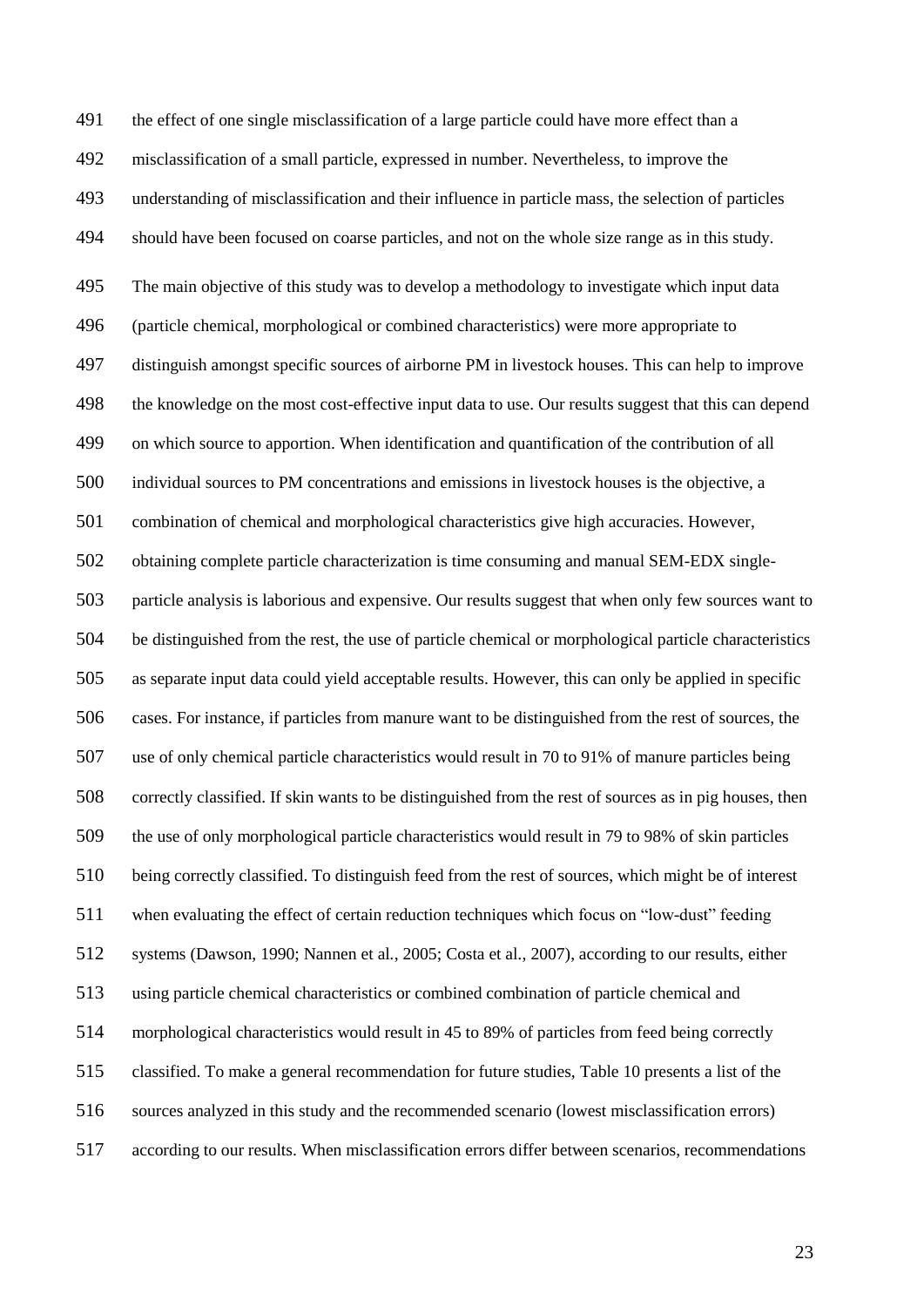518 are straightforward. However, when misclassification errors are similar (less than 5% difference) 519 amongst scenarios for a given source (for instance in feathers, manure or skin source), more than 520 one scenario can be recommended.

- 521 Nevertheless, based on our results, to apportion all individual sources to PM concentrations and
- 522 emissions in livestock houses, we would recommend the use of combined chemical and
- 523 morphological particle characteristics (scenario 3). In this scenario, an average overall accuracy of
- 524 69% (standard deviation of 6%) for particle number and mass in PM2.5 and PM10-2.5 was
- 525 obtained. In other words, on average 69% of particles belonging to a mixture of sources were
- 526 correctly assigned to their reference source based on their chemical and morphological
- 527 characteristics. This accuracy can be considered reasonable because it implies that only about 30%
- 528 of the particles would be misclassified and incorrectly apportioned. The implications for source
- 529 apportionment in livestock houses of this misclassification value are low, because the main aim of

530 source apportionment in livestock houses is to provide knowledge on most important sources

- 531 which can be used to develop new PM reduction techniques and optimize the existing ones.
- 532 Therefore, this level of accuracy would be sufficiently high and would allow obtaining the overall
- 533 picture of the major or dominant sources of PM in livestock houses.

| 534 |  | Table 10. Check list of recommended scenario for particle identification from different sources. |  |  |  |  |  |  |  |
|-----|--|--------------------------------------------------------------------------------------------------|--|--|--|--|--|--|--|
|-----|--|--------------------------------------------------------------------------------------------------|--|--|--|--|--|--|--|

| Source        | Scenario 1<br>Particle chemical<br>characteristics | Scenario 2<br>Particle<br>morphological<br>characteristics | Scenario 3<br>Combined chemical and<br>morphological particle<br>characteristics |
|---------------|----------------------------------------------------|------------------------------------------------------------|----------------------------------------------------------------------------------|
| Feathers      | X                                                  |                                                            | Х                                                                                |
| Feed          |                                                    |                                                            | X                                                                                |
| Manure        | X                                                  |                                                            | X                                                                                |
| <b>Skin</b>   |                                                    | X                                                          | X                                                                                |
| Wood shavings |                                                    |                                                            | X                                                                                |
| Outside       |                                                    |                                                            | X                                                                                |

 Error matrices in this study were used to analyze the degree and direction of the most frequent misclassifications. Our results indicate that when applying classification rules to airborne on-farm samples, certain sources could be systematically under or overestimated. Table 11 and Table 12 summarize the estimated under or overestimation for each source in poultry and pigs for the recommended scenario 3, derived from Table 8 and Table 9. Although errors are inherent to all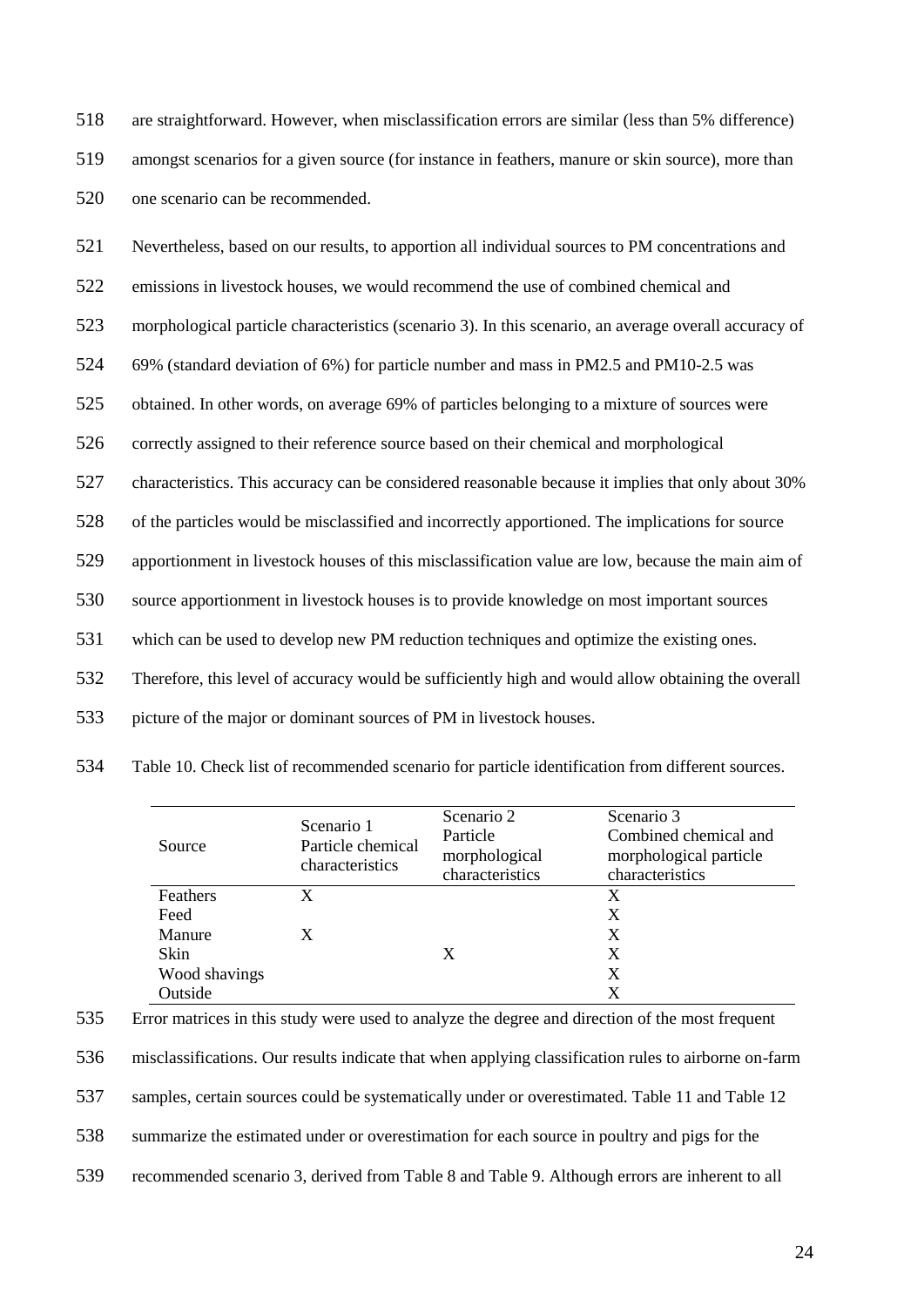- calculations, the results presented in this study can be used in such a way that under and
- overestimation errors can be better understood and corrected using these figures, taking into
- account, that in real conditions, the final under or over estimation will depend on the contribution
- of each source to the airborne PM sample.
- Table 11. Prediction accuracy of source apportionment for poultry based on underestimate and
- overestimate errors when using scenario 3.

| Reference source | PM2.5  |             | PM10-2.5 |      |
|------------------|--------|-------------|----------|------|
|                  | Number | <b>Mass</b> | Number   | Mass |
| Feathers         | 1.5    | 20          | 14       | 1.3  |
| Feed             | 0.8    | 0.6         | 11       | 1.4  |
| Manure           | 1.1    | 1.2         | 1.2      | 1.2  |
| Wood shavings    | 0.4    | 05          | 0.5      | 1.0  |
| Outside          | 11     |             | 0 8      |      |

- Table 12. Prediction accuracy of source apportionment for pigs based on underestimate and
- overestimate errors when using scenario 3.

| Reference source | PM <sub>2.5</sub> |     | PM10-2.5    |      |
|------------------|-------------------|-----|-------------|------|
|                  | Number            |     | Mass Number | Mass |
| Feed             | 12                | 08  | 16          | 0.7  |
| Manure           | 11                | 14  | $1\;1$      | 11   |
| Skin             | 0.8               | 13  | 08          | 1.4  |
| Outside          | በ ዓ               | 0 6 | 04          | 08   |

# **5. Conclusions**

- From our work using feathers, feed, manure, wood shavings, and outside PM sources in poultry,
- and feed, manure, skin, and outside PM sources in pigs, we can conclude that:

| 551 | $\bullet$ | The selection of the most appropriate particle characteristics (chemical, morphological or |
|-----|-----------|--------------------------------------------------------------------------------------------|
| 552 |           | combined morpho-chemical characteristics) to distinguish amongst particles from different  |
| 553 |           | sources in livestock houses depends on the sources, which depend on livestock species.     |
| 554 |           | Using only particle chemical characteristics results in overall classification accuracies  |
| 555 |           | varying from 57 to 62% in poultry and from 64 to 68% in pigs; it can be useful to          |
| 556 |           | apportion specific sources such as manure from the rest. In this case, the use of only     |
| 557 |           | chemical particle characteristics would result in 70 to 91% of manure particles being      |
| 558 |           | correctly classified.                                                                      |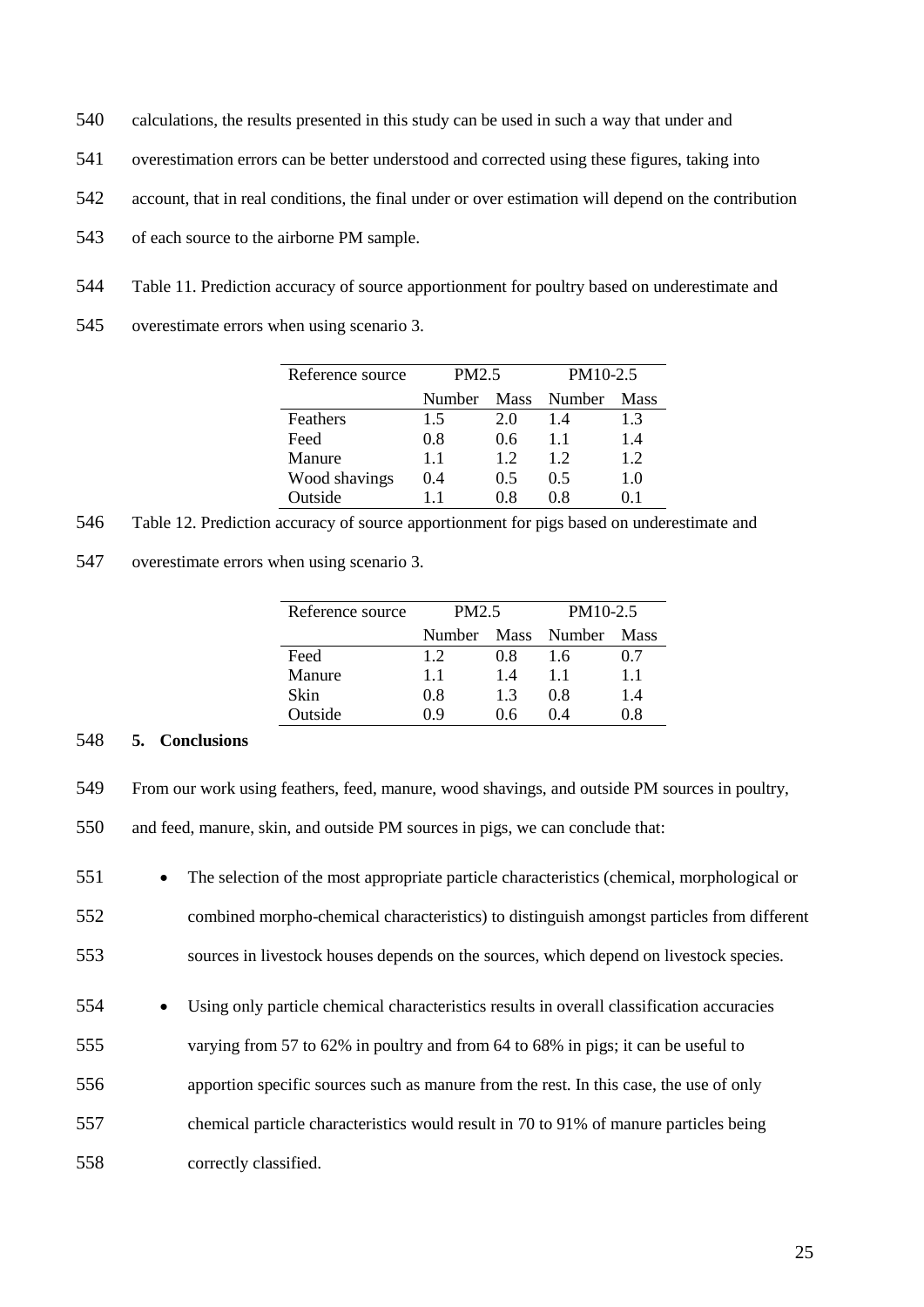Using only particle morphological characteristics results in overall accuracies varying from 40 to 59% in poultry and from 63 to 64% in pigs; it can add value to using only chemical characteristics when sources show distinctive and well defined individual particle morphology or differ in size. Using combined chemical and morphological particle characteristics results in overall accuracies varying from 58 to 68% in poultry and from 72 to 78% in pigs (average 69%); it

is the recommended approach to apportion all individual sources to PM concentrations and

- emissions in livestock houses.
- 567 This study provides a methodological approach to assess input data and identifies the most effective characteristics to apportion PM in livestock houses. These data are promising to determine the contribution of different sources to PM in livestock houses. Results in this study also give insight in under and overestimation errors in the source apportionment.
- **6. Acknowledgements**
- We acknowledge the support of the Dutch Ministry of Agriculture, Nature and Food Quality that financed this study. We thank the Servicio de Microscopía Electrónica (Universidad Politécnica de Valencia) for expert technical assistance during SEM analysis.
- **7. References**
- Aronoff, S., 1982. Classification accuracy: A user approach. Photogrammetric Engineering and Remote Sensing 48 (8), 1299-1307.
- Balaguer, A., Ruiz, L. A., Hermosilla, T., Recio, J. A., 2010. Definition of a comprehensive set of
- texture semivariogram features and their evaluation for object-oriented image classification.
- Computers & Geosciences 36 (2), 231-240.
- Blaschke, T., 2010. Object based image analysis for remote sensing. ISPRS Journal of
- Photogrammetry and Remote Sensing 65 (1), 2-16.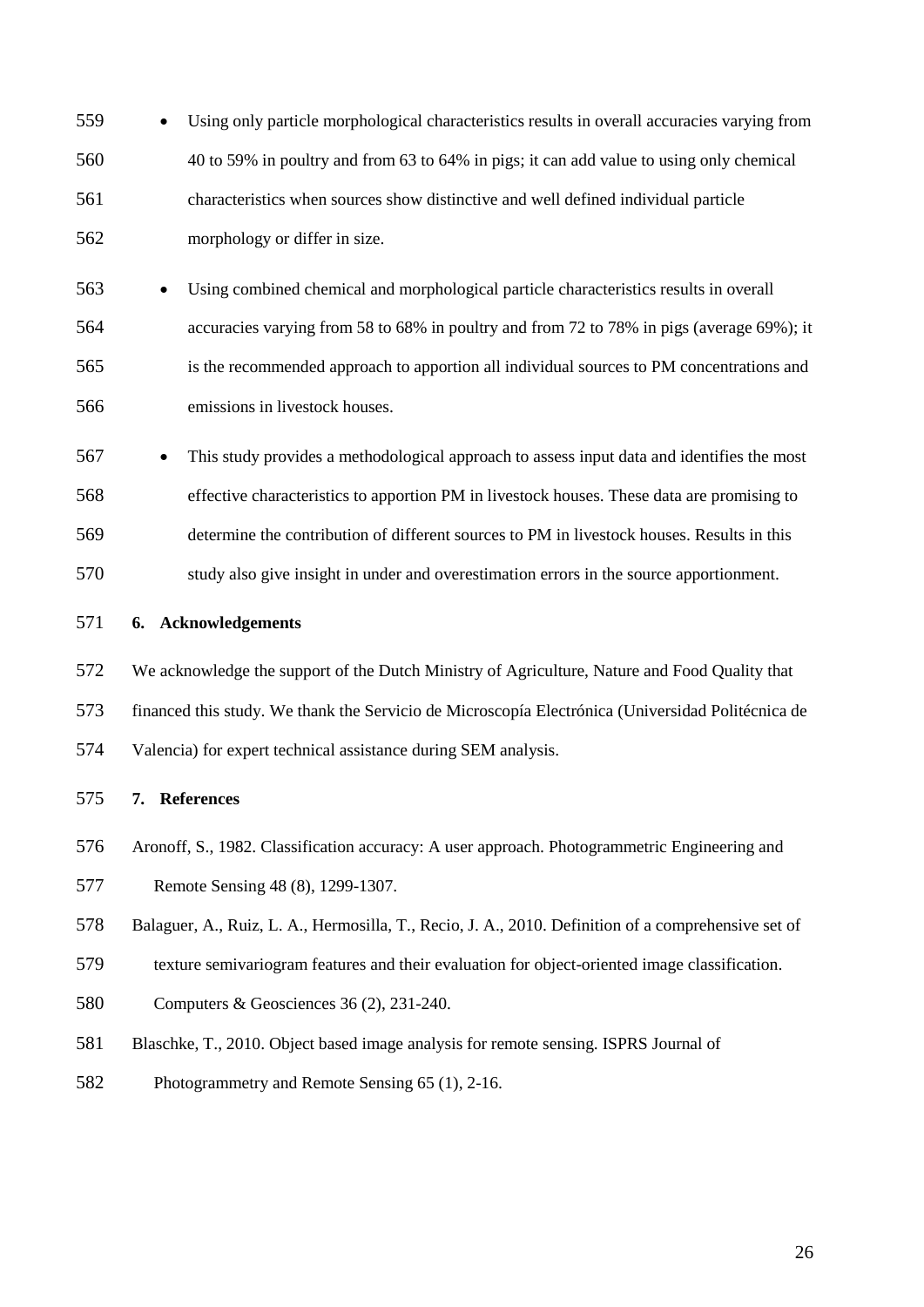- Bogaert, J., Rousseau, R., Hecke, P. V., Impens, I., 2000. Alternative area-perimeter ratios for
- measurement of 2D shape compactness of habitats. Applied Mathematics and Computation 111 (1), 71-85.
- Cambra-López, M., Hermosilla, T., Lai, H. T. L., Aarnink, A. J. A., Ogink, N. W. M., 2011a.
- Particulate matter emitted from poultry and pig houses: Source identification and
- Quantification. Transactions of the ASABE 54 (2), 629-642.
- Cambra-López, M., Torres, A. G., Aarnink, A. J. A., Ogink, N. W. M., 2011b. Source analysis of
- fine and coarse particulate matter from livestock houses. Atmospheric Environment 45, 694- 707.
- Casuccio, G. S., Schlaegle, S. F., Lersch, T. L., Huffman, G. P., Chen, Y. Z., Shah, N., 2004.
- Measurement of fine particulate matter using electron microscopy techniques. Fuel Processing
- Technology 85 (6-7), 763-779.
- CEN, 1993. CEN-EN 481: Workplace atmospheres Size fraction definitions for measurement of
- airborne particles. Brussels, Belgium: European Committee for Standardization.
- Congalton, R. G., 1991. A review of assessing the accuracy of classifications of remotely sensed
- data. Remote Sensing of Environment 37 (1), 35-46.
- Conner, T. L., Norris, G. A., Landis, M. S., Williams, R. W., 2001. Individual particle analysis of
- indoor, outdoor and, community samples from the 1998 Baltimore particulate matter study.
- Atmospheric Environment 35, 3935-3946.
- Costa, A., Guarino, M., Navarrotto, P., Savoini, G., Berckmans, D., 2007. Effects of corn milling
- type on physical characteristics and on dustiness of swine diets. Transactions of the ASABE 50 (5), 1759-1764.
- Coz, E., Artiñano, B., Clark, L.M., Hernandez, M., Robinson, A.L., Casuccio, G.S., Lersch, T.L.,
- Pandis, S.N., 2010. Characterization of fine primary biogenic organic aerosol in an urban area in
- the northeastern United States. Atmospheric Environment 44, 3952-3962.
- Dawson, J. R., 1990. Minimizing dust in livestock buildings: Possible alternatives to mechanical
- separation. Journal of Agricultural Engineering Research 47 (4), 235-248.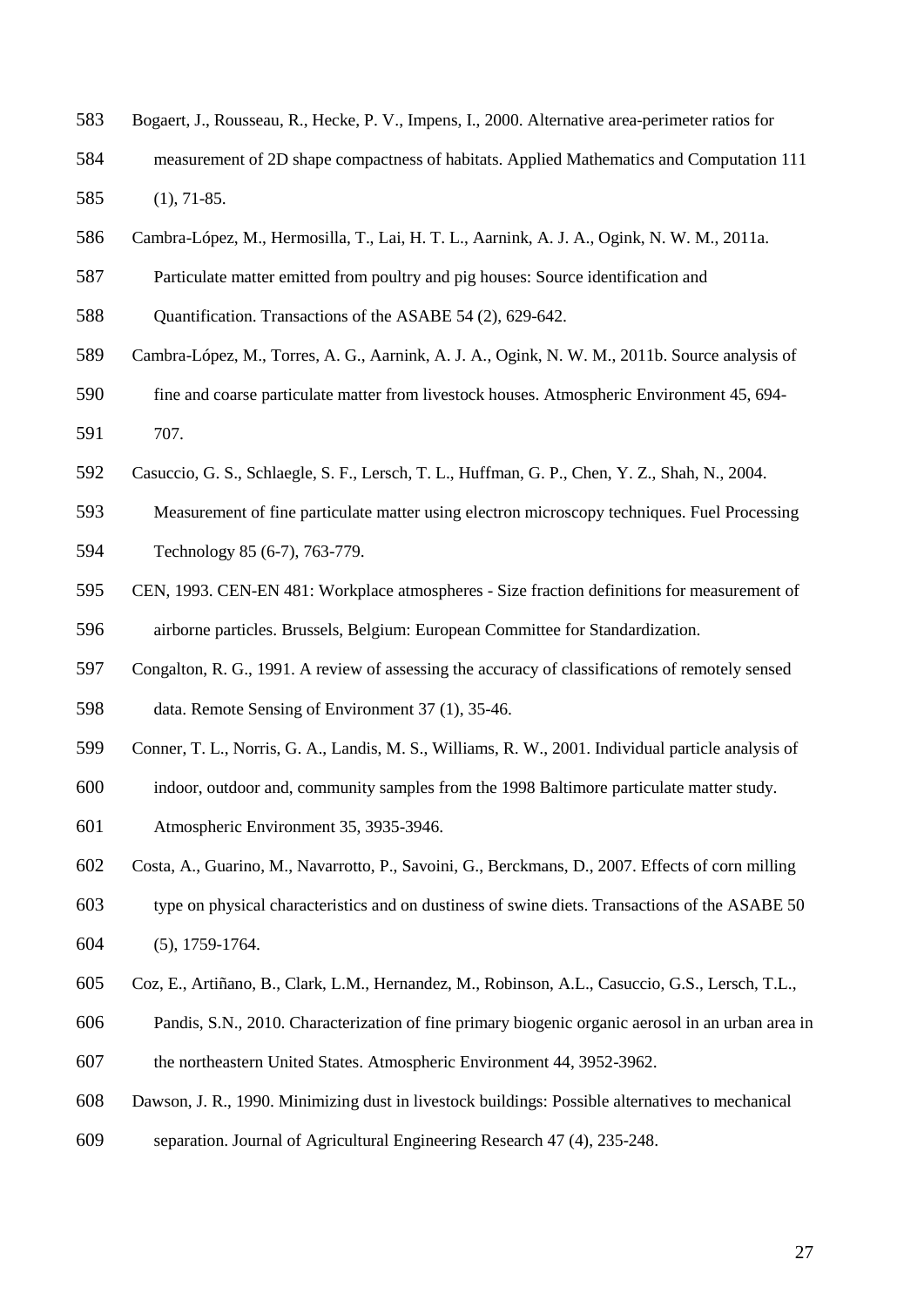- Donham, K. J., Popendorf, W., Palmgren, U., Larsson, L., 1986. Characterization of dusts collected
- from swine confinement buildings. American Journal of Industrial Medicine 10 (3), 294-297.
- Feddes, J. J. R., Cook, H., Zuidhof, M. J., 1992. Characterization of airborne dust particles in
- turkey housing. Canadian Agricultural Engineering 34 (3), 273-280.
- Freund, Y., 1995. Boosting a weak learning algorithm for majority. Information and Computation
- 121 (2), 256-285.
- Gill, T.E., Zobeck, T.M., Stout, J.E., 2006. Technologies for laboratory generation of dust from
- geological materials. Journal of Hazardous Materials 132, 1-13.
- Haralick, R. M., Shanmugam, K., Dinstein, I., 1973. Texture features for image classification.
- IEEE Transactions on Systems, Man and Cibernetics 3 (6), 610-622.
- Heber, A. J., Stroik, M., Faubion, J. M., Willard, L. H., 1988. Size distribution and identification of
- aerial dust particles in swine finishing buildings. Transactions of the ASAE 31 (3), 882-887.
- Jensen, J. R., 2005. Introductory digital image processing. 3rd edition., Pearson Education, Inc.
- Upper Saddle River, U.S.
- Kim, D., Hopke, P. K., 1988. Classification of individual particles based on computer-controlled
- scanning electron microscopy data. Aerosol Science and Technology 9 (2), 133-151.
- Krummel, J. R., Gardner, R. H., Sugihara, G., O'Neil, V., Coleman, P. R., 1987. Landscape
- patterns in a disturbed environment. OIKOS 48 (3), 321-324.
- Laws, K. I., 1985. Goal-directed texture image segmentation. Applications of Artificial Intelligence II (SPIE 548), 19-26.
- McCrone, W. C., 1992. The Particle Atlas Electronic Edition (PAE2) on CD-ROM.
- McGarigal, K., Marks, B. J., 1995. FRAGSTATS: Spatial pattern analysis program for quantifying
- landscape structure. Gen. Tech. Rep. PNW-GTR-351. Pacific Northwest Research Station,
- USDA-Forest Service, Portland, U.S.
- Nannen, C., Schmitt-Pauksztat, G., Buscher, W., 2005. Microscopic test of dust particles in pig
- fattening houses: Differences between dry and liquid feeding. Landtechnik 60 (4), 218-219.
- Qi, R., Manbeck, H. B., Maghirang, R. G., 1992. Dust net generation rate in a poultry layer house.
- Transactions of the ASAE 35 (5), 1639-1645.